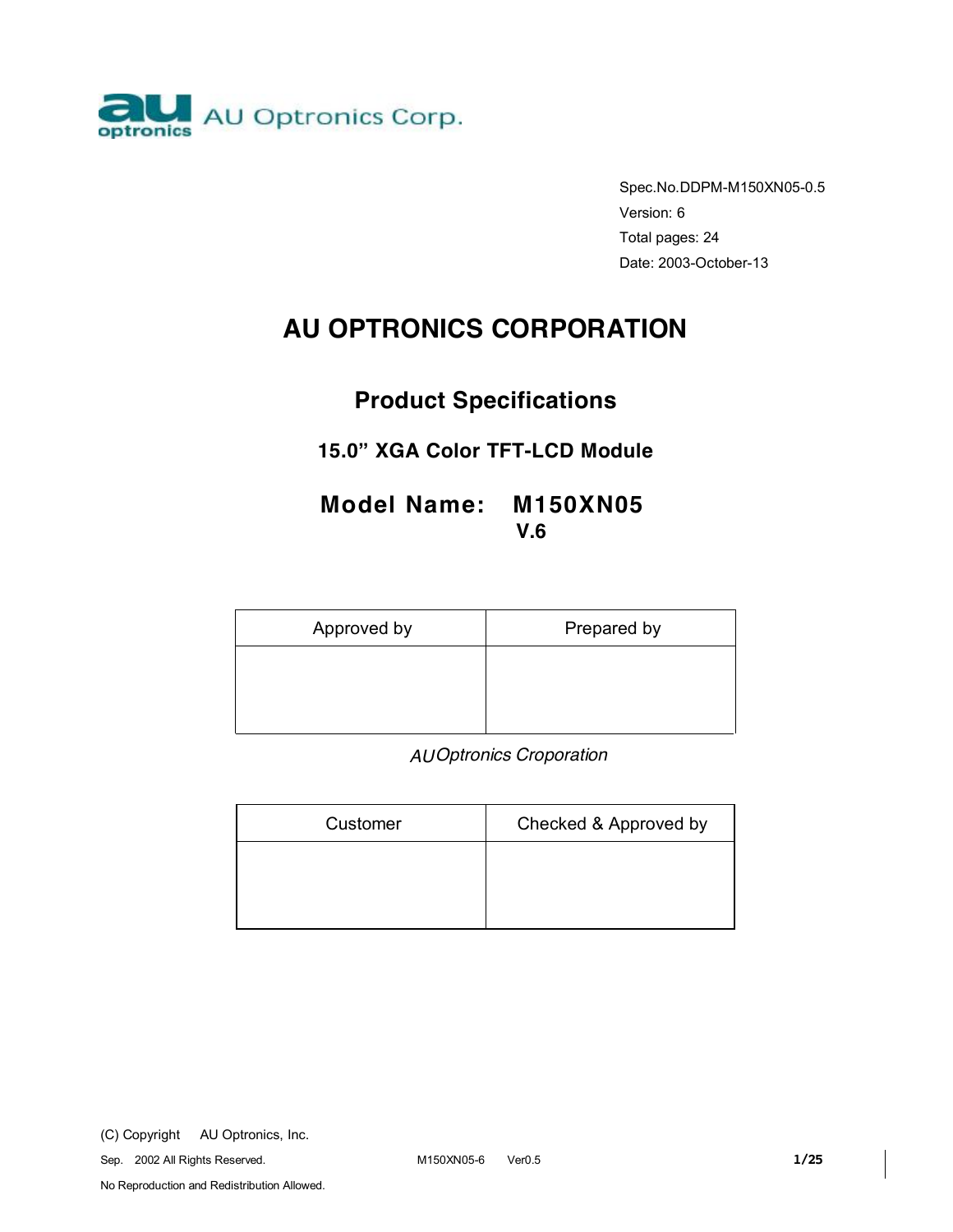

**Product Specifications** 

**15.0" XGA Color TFT-LCD Module Model Name:M150XN05 V.6** 

**(u ) Preliminary Specifications ( ) Final Specifications** 

(C) Copyright AU Optronics, Inc.

Sep. 2002 All Rights Reserved. M150XN05-6 Ver0.5 **2/25**

No Reproduction and Redistribution Allowed.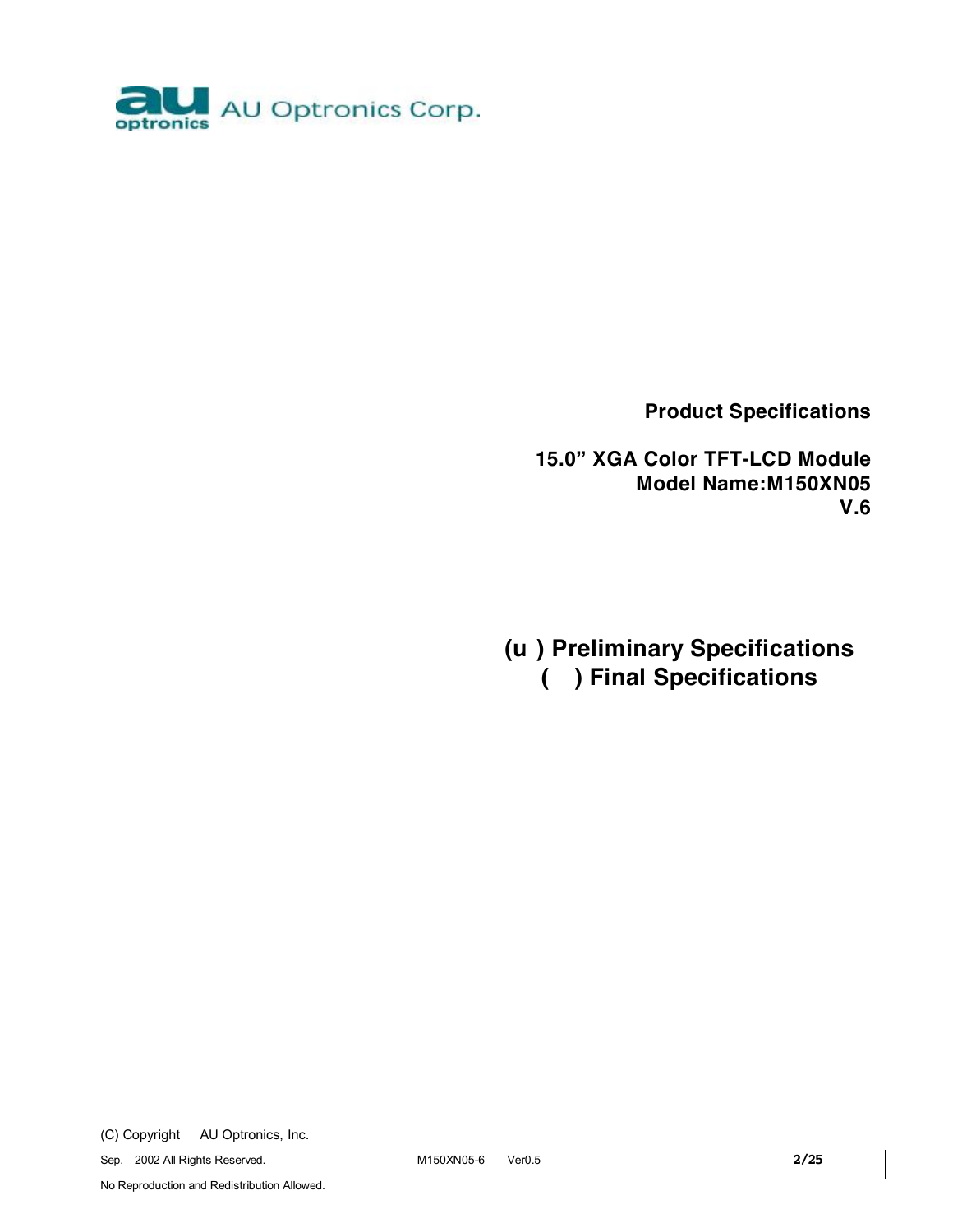# **i Contents**

### **1.0 Handling Precautions**

#### **2.0 General Description**

2.1 Display Characteristics

2.2 Functional Block Diagram

### **3.0 Absolute Maximum Ratings**

### **4.0 Optical Characteristics**

4.1 Signal for Lamp connector

4.2 Parameter guideline for CCFL Inverter

#### **5.0 Signal Interface**

5.1 Module Interface Connectors

5.2 Module Connector Pin Configuration

5.3 Backlight Connectors

5.4 Backlight Connector Pin Configuration

5.5 Signal Electrical Characteristics

5.6 Interface Timings Characteristics

5.7 Interface Timing Definition

### **6.0 Pixel format image**

### **7.0 Power Consumption**

### **8.0 Power ON/OFF Sequence**

### **9.0 Backlight Characteristics**

9.1 Signal for Lamp connector 9.2 Parameter guideline for CCFL Inverter

### **10.0 Vibration, Shock, and Drop**

10.1 Vibration & Shock 10.1.1 Vibration Test Spec 10.1.2 Shock Test Spec 10.2 Drop

#### **11.0 Environment**

11.1 Temperature and Humidity 11.1.1 Operating Conditions 11.1.2 Shipping Conditions 11.2 Atmospheric Pressure 11.3 Thermal Shock

#### **12.0 Reliability**

12.1 Failure criteria 12.2 Failure rate 12.2.1 Usage 12.2.2 Components de-rating 12.3 CCFL life 12.4 ON/OFF cycle

(C) Copyright AU Optronics, Inc.

Sep. 2002 All Rights Reserved. M150XN05-6 Ver0.5 **3/25**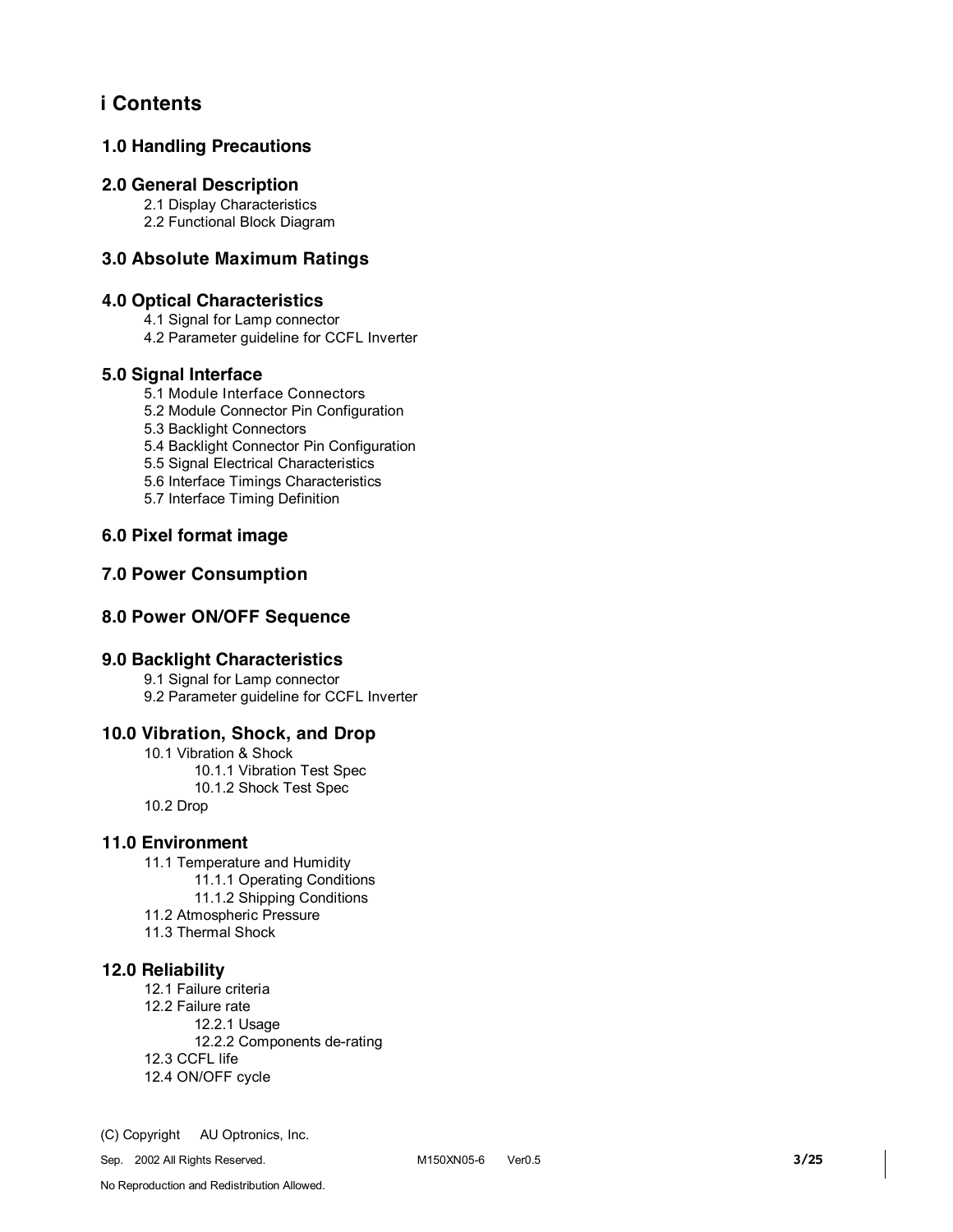## **13.0 Safety**

13.1 Sharp edge requirement

- 13.2 Material
	- 13.2.1 Toxicity
		- 13.2.2 Flammability
- 13.3 Capacitors
- 13.4 Hazardous voltage

## **14.0 Other requirements**

14.1 Smoke free design

- 14.2 National test lab requirement
- **15.0 Label**

## **16.0 Mechanical Characteristics**

# **ii Record of Revision**

| Version and Date Page | Old description |                                                                    | <b>New Description</b>                                        | <b>Remark</b> |  |
|-----------------------|-----------------|--------------------------------------------------------------------|---------------------------------------------------------------|---------------|--|
| 0.1 2003/06/02        | All             | <b>First Edition for Customer</b>                                  | All                                                           |               |  |
| 0.2 2003/09/15        | 10              | Input Voltage of Signal<br>Max= $VDD+0.3 V$                        | Max= 3.6 V                                                    | Update        |  |
|                       | 10              | CCFL Current Min= 3.0 mA                                           | Min= $2.5$ mA                                                 | Update        |  |
|                       | 17              | <b>LCD Driver Power consumption</b><br>$Max = 4.2 W$               | Max= 4.3 W                                                    | Update        |  |
|                       | 18              | CCFL operation range<br>$Min = 3.0mA$                              | Min= $2.5 \text{ mA}$                                         | Update        |  |
|                       | 18              | CCFL Ignition Voltage $(25 \degree C)$ Min= 1100 V<br>Min= 1000V   |                                                               | Update        |  |
|                       | 18              | CCFL Ignition Voltage $(0^{\circ}C)$<br>Min= 1300V                 | Min= 1450 V                                                   | Update        |  |
| 10.3 2003/09/23       | 06              | Power Consumption<br>(VDD line + CCFL line)=12.7 W                 | <b>Power Consumption</b><br>(VDD line + CCFL line)=13.3W      | Update        |  |
|                       | 18              | <b>CCFL Discharge Voltage</b><br>Typ= 590V, Max= 650V              | Min= 600V (@8.5mA)<br>Typ= 620V (@8.0mA)<br>Max=710V (@2.5mA) | Update        |  |
|                       | 18              | <b>CCFL Power Consumption</b><br>Typ=9.4W, Max=10.4W               | Typ= $10W$<br>Max=11W                                         | Update        |  |
| 0.4 2003/10/03        | 14              | Vertical sync, 1/TV= NA                                            | $1/TV = 50$                                                   | Update        |  |
| 0.5 2003/10/13        | 11              | Viewing Angle $CR = 5$ ,<br>Vertical(Upper), Min=60, Typ=70 Typ=50 | $Min=45$                                                      | Update        |  |
|                       | 18              | <b>CCFL Discharge Voltage</b><br>Min= 600V (@8.5mA)                | $Min = NA$                                                    | Update        |  |
|                       | 23, 24          | Mechanical drawing                                                 |                                                               | Update        |  |
|                       |                 |                                                                    |                                                               |               |  |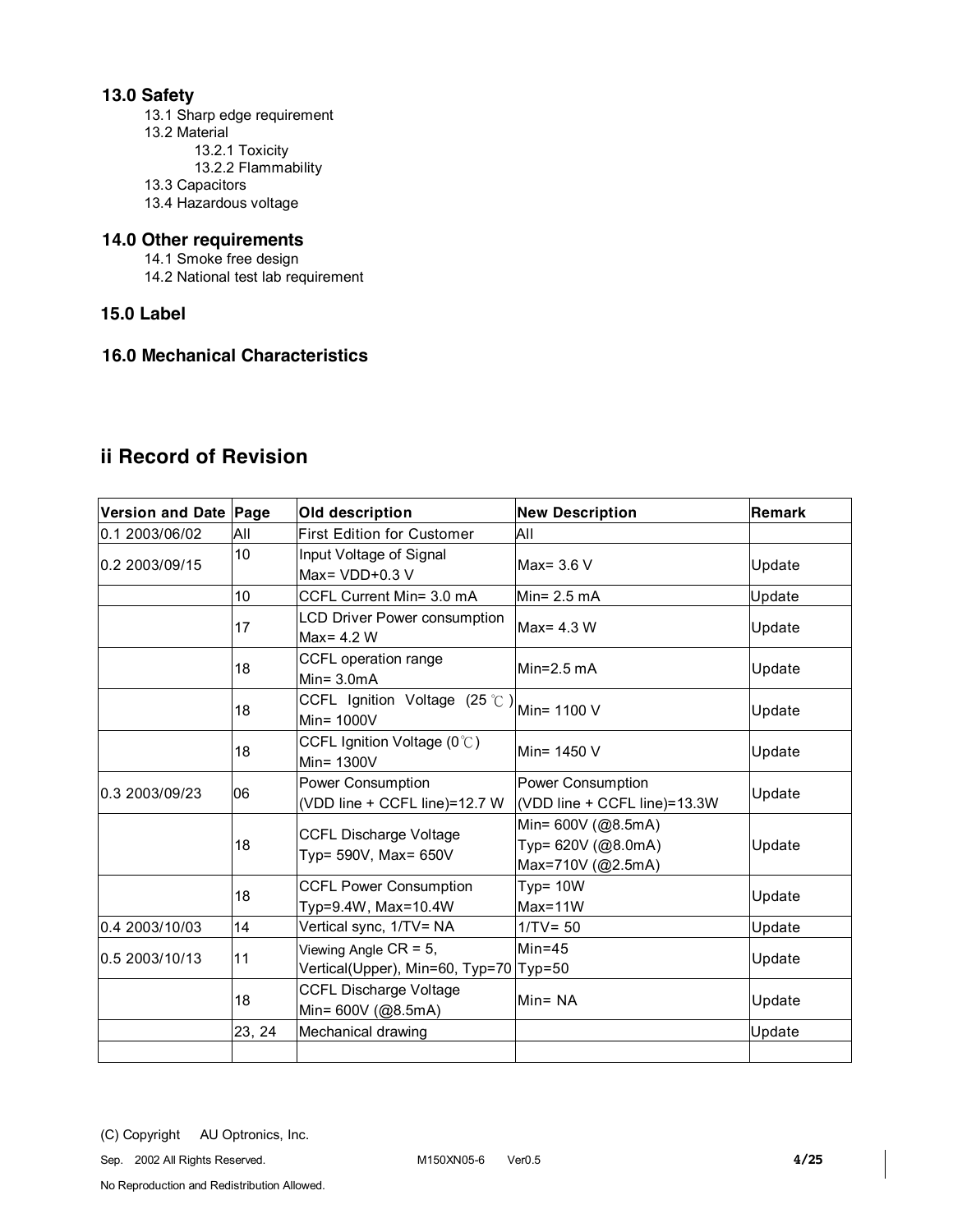# **1.0 Handling Precautions**

- 1) Since the upper polarizer can be easily damaged, pay attention not to scratch it.
- 2) Be sure to turn off power supply when inserting or disconnecting from input connector.
- 3) Wipe off water drop immediately. Long contact with water may cause discoloration or spots.
- 4) When the panel surface is soiled, wipe it with absorbent cotton or other soft cloth.
- 5) Since the panel is made of glass, it may break or crack if dropped or bumped on hard surface.
- 6) Since CMOS LSI is used in this module, take care of static electricity and insure human earth when handling.
- 7) Do not open or modify the Module Assembly.
- 8) Do not press the reflector sheet at the back of the module to any directions.
- 9) In case if a Module has to be put back into the packing container slot after once it was taken out from the container, do not press the center of the CCFL Reflector edge. Instead, press at the far ends of the CCFL Reflector edge softly. Otherwise the TFT Module may be damaged.
- 10) At the insertion or removal of the Signal Interface Connector, be sure not to rotate nor tilt the Interface Connector of the TFT Module.
- 11) After installation of the TFT Module into an enclosure (LCD monitor housing, for example), do not twist nor bend the TFT Module even momentarily. At designing the enclosure, it should be taken into consideration that no bending/twisting forces are applied to the TFT Module from outside. Otherwise the TFT Module may be damaged.
- 12) Cold cathode fluorescent lamp in LCD contains a small amount of mercury. Please follow local ordinances or regulations for disposal.
- 13) Small amount of materials not reaching flammability grade is used in the LCD module. The LCD module should be supplied by power complied with requirements of Limited Power Source (2.11, IEC60950 or UL1950), or be complied exemption.
- 14) The LCD module is designed for CCFL to be supplied by Limited Current Circuit (2.4, IEC60950 or UL1950). Do not connect the CCFL in Hazardous Voltage Circuit.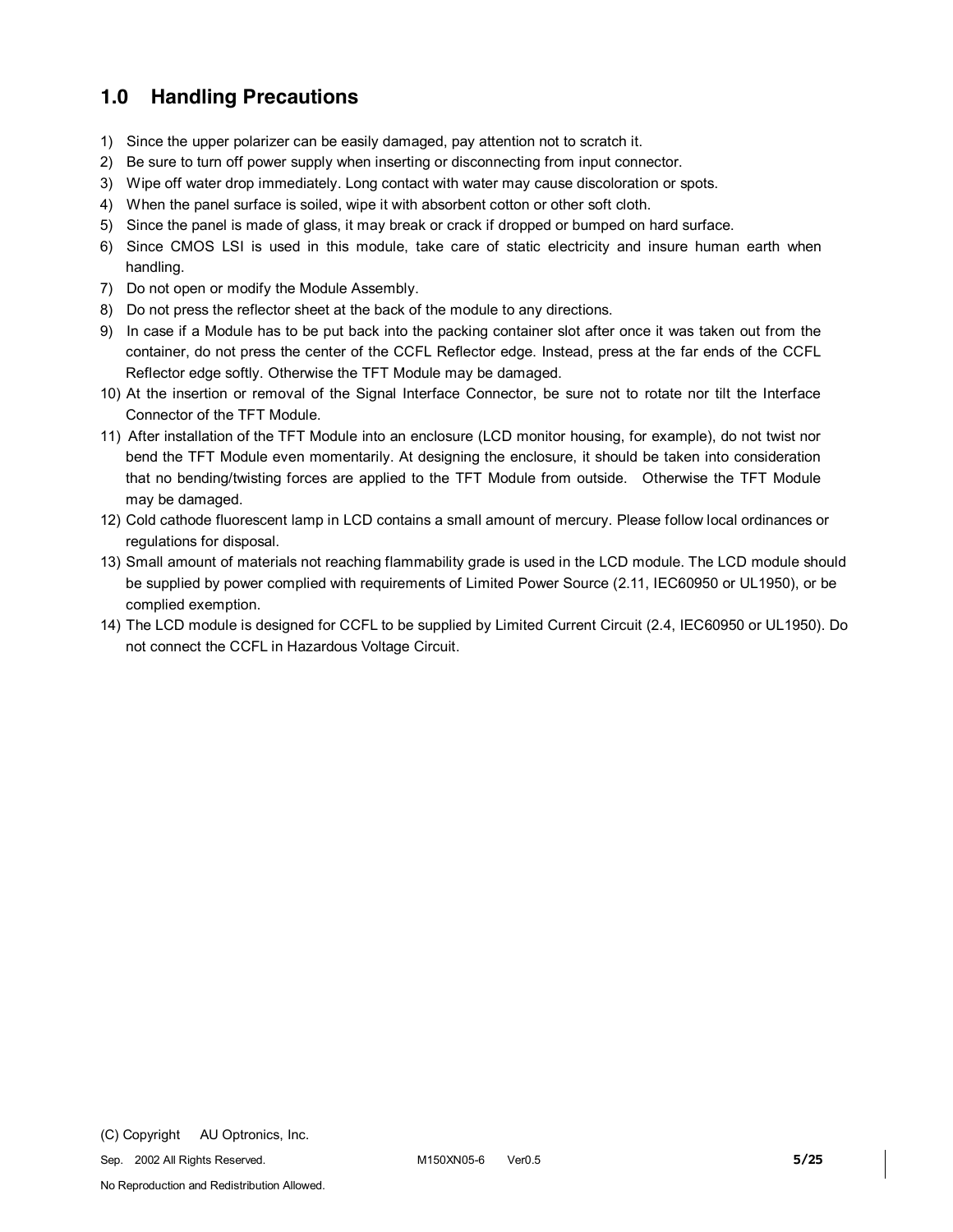# **2.0 General Description**

This specification applies to the 15.0 inch Color TFT-LCD Module M150XN05.

The display supports the XGA (1024(H) x 768(V)) screen format and 262,144 colors (RGB 6-bits data).

All input signals are 2 Channel TTL interface compatible.

This module does not contain an inverter card for backlight.

### **Features**

-XGA 1024(H) x 768(V) resolution

-2 CCFLs (Cold cathode Fluorescent Lamp)

-High contrast ratio, high aperture ratio

-Wide viewing angle

-High-speed response

-Low power consumption

### **Application**

Desktop monitors

## **2.1 Display Characteristics**

The following items are characteristics summary on the table under 25  $°C$  condition:

| <b>ITEMS</b>                 | Unit                              | <b>SPECIFICATIONS</b>                            |
|------------------------------|-----------------------------------|--------------------------------------------------|
| Screen diagonal              | [mm]                              | 381 (15")                                        |
| Outline dimension            | [mm]                              | 326 x 249.0 x 12.0 (Typ.)                        |
| Display Area                 | [mm]                              | 304.128 (H) x 228.096(38.1cm diagonal)           |
| Resolution                   |                                   | $1024(R,G,B \times 3) \times 768$                |
| <b>Pixel Pitch</b>           | [mm]                              | $0.297 \times 0.297$                             |
| <b>Pixel Arrangement</b>     |                                   | R.G.B. Vertical Stripe                           |
| Display Mode                 |                                   | TN mode, Normally White                          |
| Typical white Luminance.     | $\text{[cd/m}^2$                  | 250nit (Typ.) @8mA (Note 1)                      |
| <b>Brightness uniformity</b> |                                   | 80% (Typ.) (Note 2)                              |
| Luminance uniformity         |                                   | 1.7 (Max.)(Note 3)                               |
| Crosstalk (at 60Hz)          |                                   | 1.2% (Max.) (Note 4)                             |
| <b>Contrast Ratio</b>        |                                   | $\overline{400}$ : 1 (Typ.)                      |
| Support Colors               |                                   | 262,144 colors (6-bit for R,G,B)                 |
| Chromaticity(CIE1931)        |                                   |                                                  |
| White-x                      |                                   | 0.313                                            |
| White-y                      |                                   | 0.329                                            |
| <b>Color Gamut</b>           |                                   | 60% (Typ.), of NTSC coverage                     |
| Viewing angle                |                                   | 60(left), 60(right), 40(up), 60(down)<br>$CR=10$ |
| Response Time                | [msec]                            | 16ms (Typ.) (Tr +Tf)                             |
| Nominal Input Voltage VDD    | [Volt]                            | $+3.3 V$                                         |
| Power Consumption            | [Watt]                            | 13.3W(Typ.) @8mA (All Black Pattern)             |
| (VDD line + CCFL line)       |                                   |                                                  |
| <b>Electrical Interface</b>  |                                   | TTL 2 Port                                       |
| Frame rate                   | [Hz]                              | 60Hz (Typ.), 75Hz (Max.)                         |
| Weight                       | [Grams]                           | 1100 (Typ.)                                      |
| Mounting method              |                                   | Side mounting                                    |
| Surface treatment            |                                   | Anti-glare, hard coating (3H)                    |
| Temperature Range            |                                   |                                                  |
| Operating                    | $\mathfrak{l}^{\circ}\mathsf{C}]$ | 0 to $+50$                                       |
| Storage (Shipping)           | $\overline{C}$                    | $-20$ to $+60$                                   |

(C) Copyright AU Optronics, Inc.

Sep. 2002 All Rights Reserved. M150XN05-6 Ver0.5 **6/25**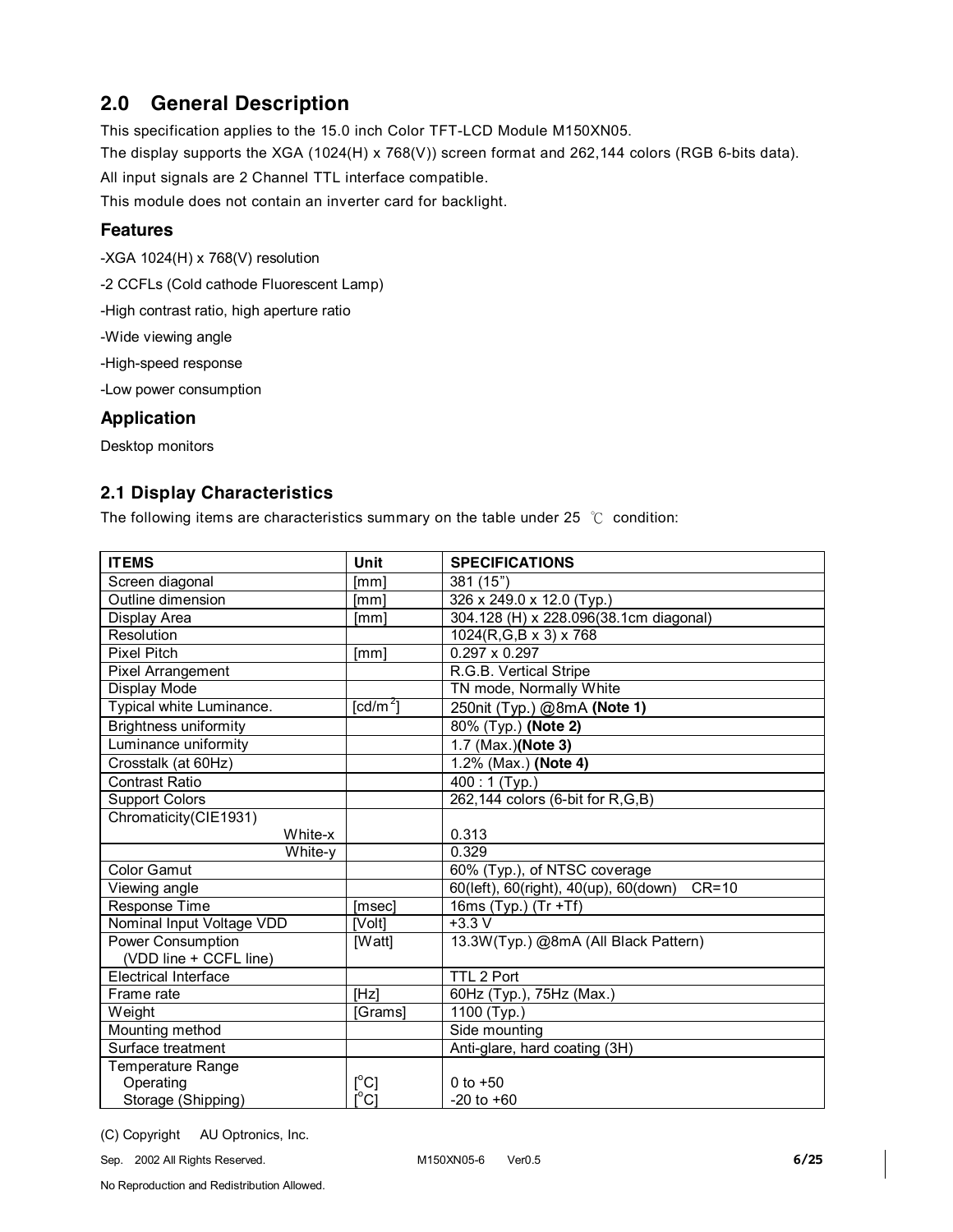

Note 1: Brightness is measured at the center point of brightness value with all pixels displaying white.



Unit: percentage of dimension of display area

Note 2: Brightness uniformity of these 9 points is defined as below:

(Min. brightness / Max. brightness) x 100%

Note 3: TCO '99 Certification Requirements and test methods for environmental labeling of Display Report No. 2 defines Luminance uniformity as below:

((Lmax,+30deg. / Lmin,+30deg.) + (Lmax,-30deg. / Lmin,-30deg.)) / 2

Sep. 2002 All Rights Reserved. M150XN05-6 Ver0.5 **7/25**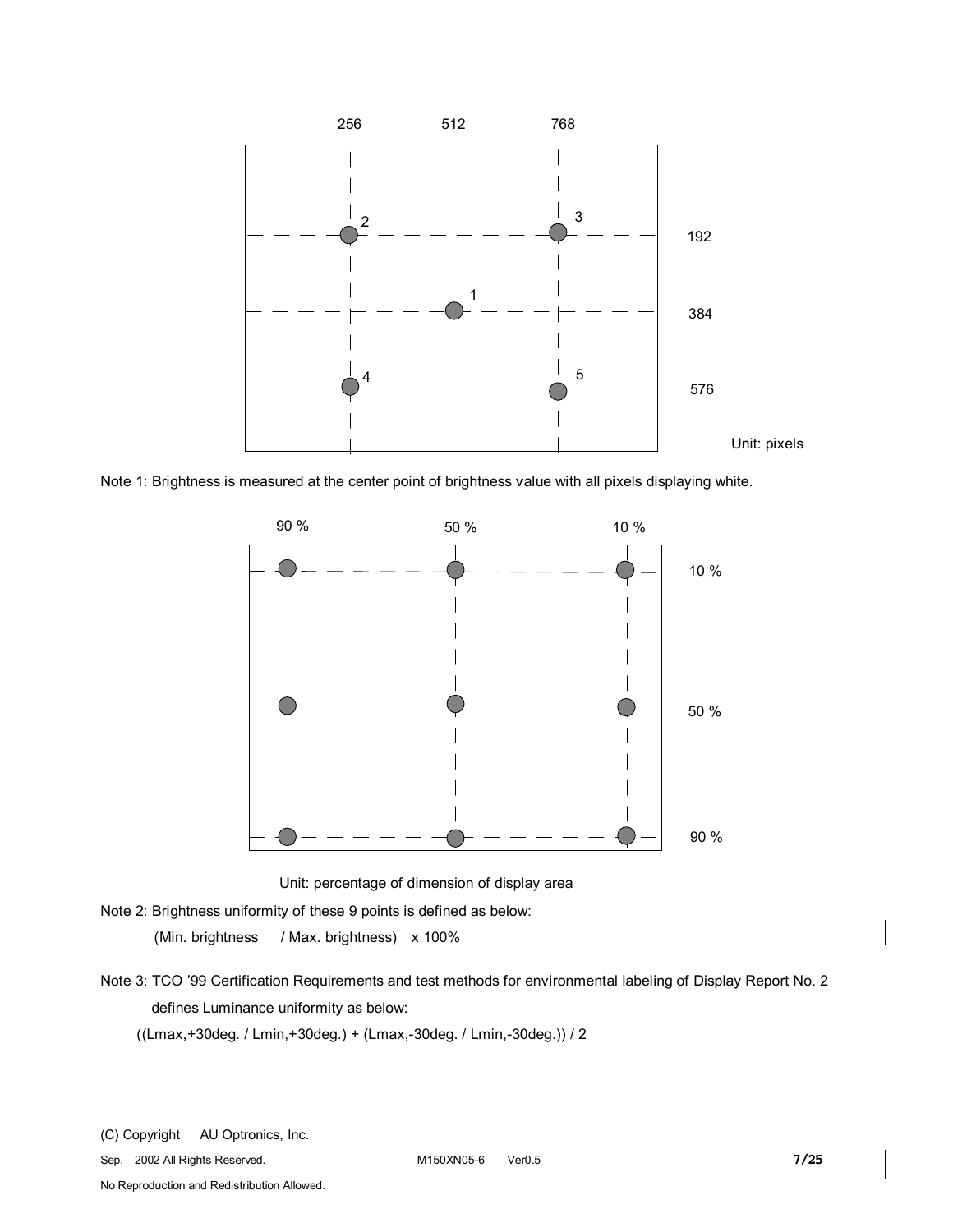TCO 99 certification requirements and test methods



2) D is the diagonal of the screen in centimeters. And  $m_d$  is as follow.

 $m_d$ (cm)=D×1.5 with a minimum distance:  $m_d$ =50 cm

- 3) The measurement positions shall consist of an active white square of size 4 by 4 cm.
- 4)Measure L<sub>max</sub>, +30°and L<sub>min</sub>, +30°that are given as points L & R. And then rotated to an azimuth angle of -30 degrees and measure L<sub>max,-30</sub> and L<sub>min</sub>, <sub>30</sub> again using the same procedure.
- 5) The variation in luminance ratio is calculated as the ratio:

 $L_R = (( L_{max'+30} / L_{min'+30}) + ( L_{max'+30} / L_{min'+30}) )/2 \leq 1.7$ 





Unit: percentage of dimension of display area

 $|L_A-L_{A'}|/L_A$  x 100%= 1.2% max.,  $L_A$  and  $L_B$  are brightness at location A and B  $l L_B-L_B$ '  $l / L_B$  x 100%= 1.2% max.,  $L_{A'}$  and  $L_{B'}$  are brightness at location A' and B'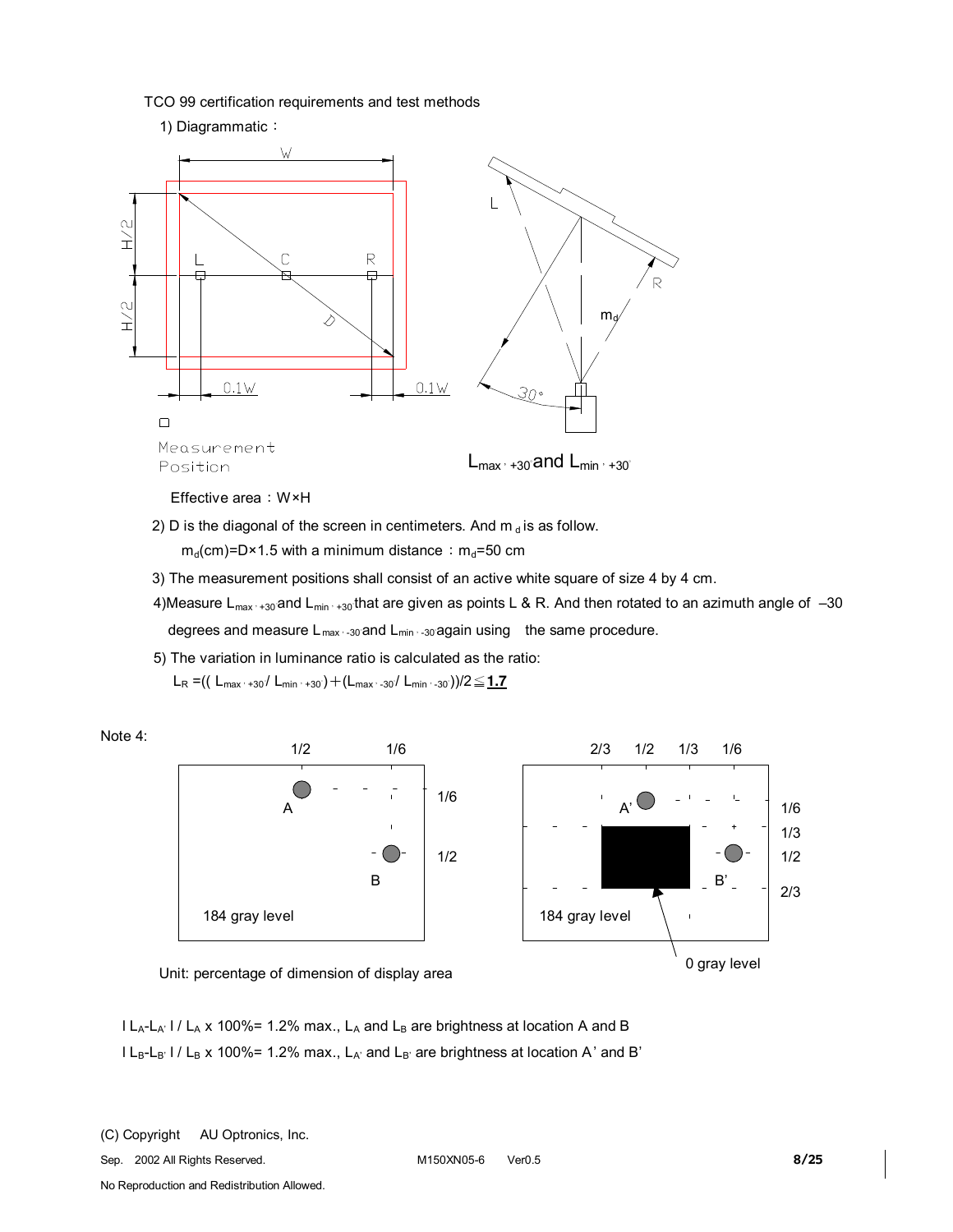## **2.2 Functional Block Diagram**

The following diagram shows the functional block of 15.0 inches Color TFT-LCD Module:

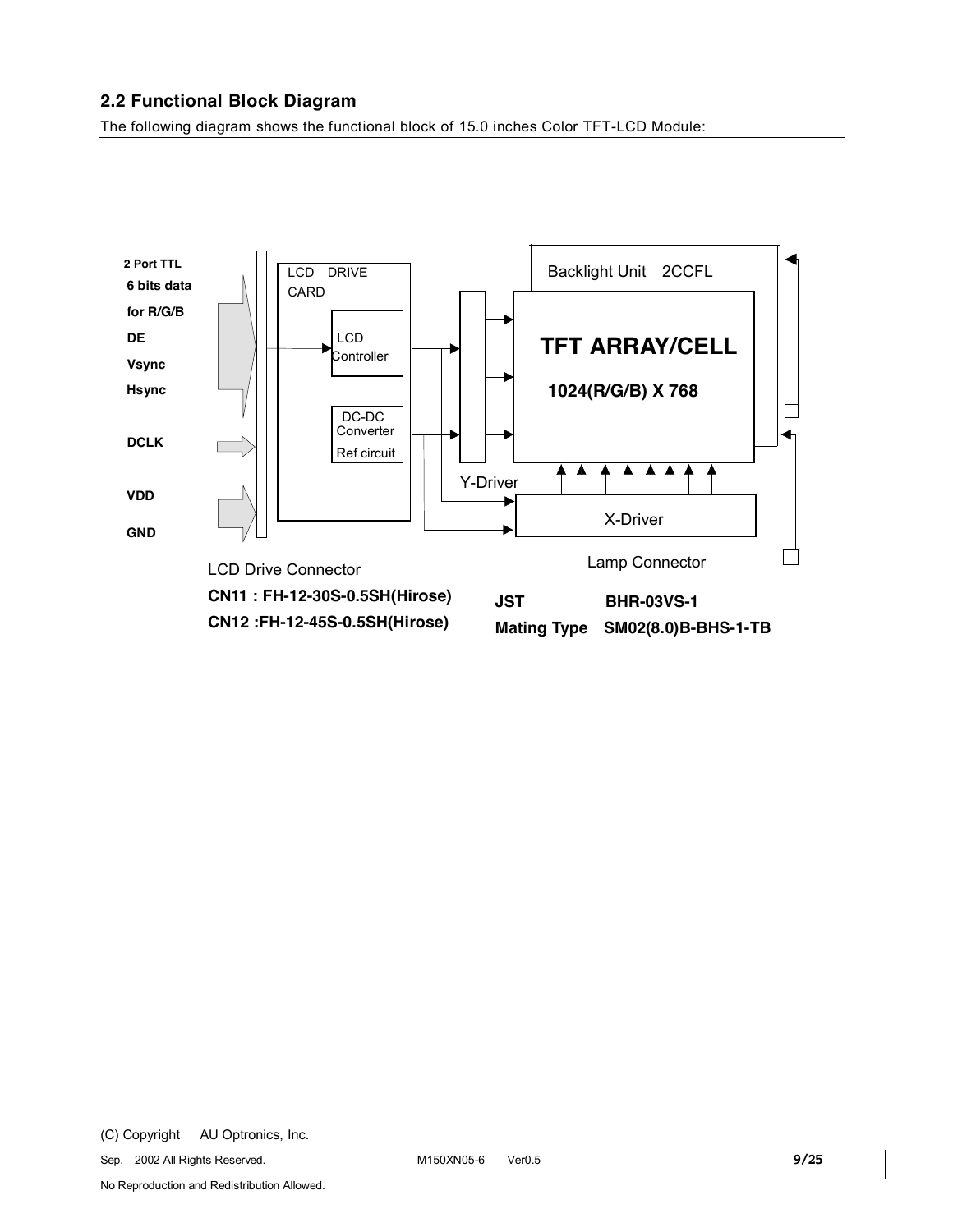# **3.0 Absolute Maximum Ratings**

| <b>Item</b>                  | Symbol      | ັ<br>Min       | Max            | Unit       | <b>Conditions</b> |
|------------------------------|-------------|----------------|----------------|------------|-------------------|
| Logic/LCD Drive Voltage      | VDD.        | $-0.3$         | $+3.6$         | [Volt]     |                   |
| Input Voltage of Signal      | Vin         | $-0.3$         | $+3.6$         | [Volt]     |                   |
| <b>CCFL Current</b>          | <b>ICFL</b> | 2.5            | 8.5            | $[mA]$ rms | Note 1            |
| <b>Operating Temperature</b> | TOP.        | 0              | $+50$          | [°C]       | Note 2            |
| <b>Operating Humidity</b>    | <b>HOP</b>  | 20             | 85             | [%RH]      | Note 2            |
| Storage Temperature          | TST         | $-20$          | $+60$          | [°C]       | Note 2            |
| <b>Storage Humidity</b>      | HST.        | 5              | 95             | I%RH1      | Note 2            |
| Vibration                    |             |                | $1.5/10 - 200$ | [G / Hz]   |                   |
| Shock                        |             |                | 50/20          | [G / ms]   | Half sine wave    |
| Assured Torque at Side Mount |             | $\blacksquare$ | 2.0            | [kgf.cm]   |                   |
| Re-screw                     |             |                | 3              | Times1     |                   |

Absolute maximum ratings of the module is as following:

**Note 1: CCFL life time will drop tremendously if exceeding 8.0mA; It will have safety concern if exceeding 8.5mA.** 

**Note 2 : Maximum Wet-Bulb should be 39**℃ **and No condensation.**

### **Wet bulb temperature chart**



## **Relative Humidity %**

Sep. 2002 All Rights Reserved. M150XN05-6 Ver0.5 **10/25**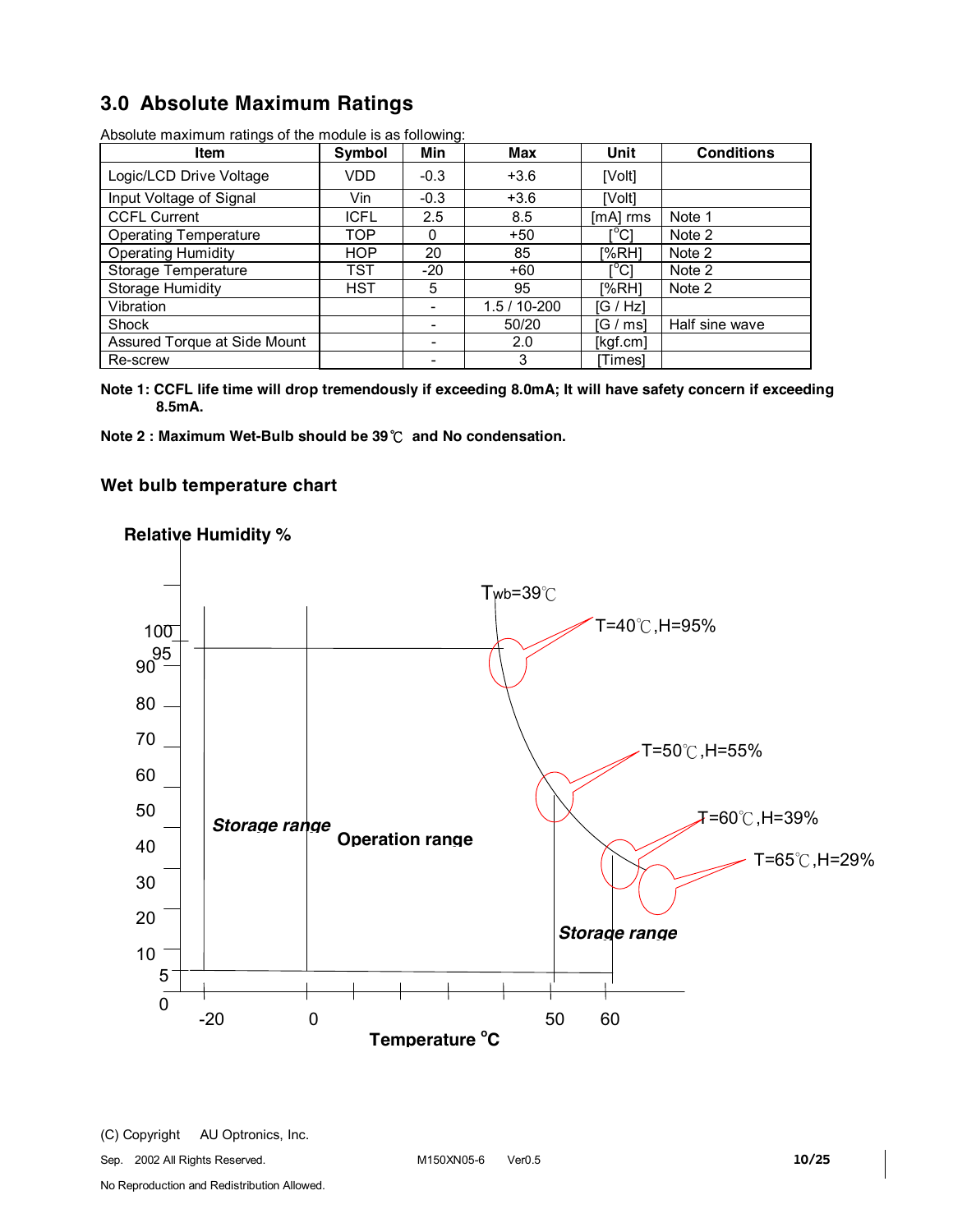# **4.0 Optical Characteristics**

The optical characteristics are measured under stable conditions at 25 ℃ (Room Temperature):

| Item                          | <b>Conditions</b><br>Unit |                                             | Min.                     | Typ.                     | Max.  |
|-------------------------------|---------------------------|---------------------------------------------|--------------------------|--------------------------|-------|
|                               |                           | Horizontal<br>(Right)                       | 50                       | 60                       |       |
| <b>Viewing Angle</b>          | [degree]                  | $CR = 10$<br>(Left)                         | 50                       | 60                       |       |
|                               | [degree]                  | Horizontal<br>(Right)                       | 60                       | 75                       |       |
|                               |                           | $CR = 5$<br>(Left)                          | 60                       | 75                       |       |
|                               |                           | Vertical<br>$(\overline{Upper})$            | 30                       | 40                       |       |
| <b>CR: Contrast Ratio</b>     | [degree]                  | $CR = 10$<br>(Lower)                        | 50                       | 60                       |       |
|                               | [degree]                  | Vertical<br>(Upper)                         | 45                       | 50                       |       |
|                               |                           | $CR = 5$<br>(Lower)                         | 65                       | 75                       |       |
| Contrast ratio                |                           | Normal Direction                            | 300                      | 400                      |       |
| Response Time(Note 1)         | [msec]                    | Raising Time Ton<br>(10%-90%)               |                          | 4                        | 6     |
|                               | [msec]                    | <b>Falling Time Toff</b><br>$(90\% - 10\%)$ | ÷,                       | 12 <sup>2</sup>          | 17    |
|                               | [msec]                    | Raising + Falling                           |                          | 16                       | 23    |
| Color / Chromaticity          |                           | Red x                                       | 0.587                    | 0.617                    | 0.647 |
| Coordinates (CIE)             |                           | Red y                                       | 0.317                    | 0.347                    | 0.377 |
|                               |                           | Green x                                     | 0.260                    | 0.290                    | 0.320 |
|                               |                           | Green y                                     | 0.563                    | 0.593                    | 0.623 |
|                               |                           | Blue x                                      | 0.118                    | 0.148                    | 0.178 |
|                               |                           | Blue y                                      | 0.070                    | 0.100                    | 0.130 |
| Color Coordinates (CIE) White |                           | White x                                     | 0.283                    | 0.313                    | 0.343 |
|                               |                           | White y                                     | 0.299                    | 0.329                    | 0.359 |
| <b>Brightness Uniformity</b>  | [%]                       |                                             | 75                       | 80                       |       |
| White Luminance at CCFL 8.0mA | [cd/m <sup>2</sup> ]      |                                             | 200                      | 250                      |       |
| White Luminance at CCFL 6.5mA |                           |                                             | 170                      | 200                      |       |
| Crosstalk (in 60Hz)           | [%]                       |                                             | $\overline{\phantom{a}}$ | $\overline{\phantom{a}}$ | 1.2   |

Note 1: Definition of Response time:

The output signals of photodetector are measured when the input signals are changed from " Black" to " White" (falling time), and from "White" to " Black" (rising time), respectively. The response time interval between the 10% and 90% of amplitudes. Refer to figure as below.



Sep. 2002 All Rights Reserved. M150XN05-6 Ver0.5 **11/25**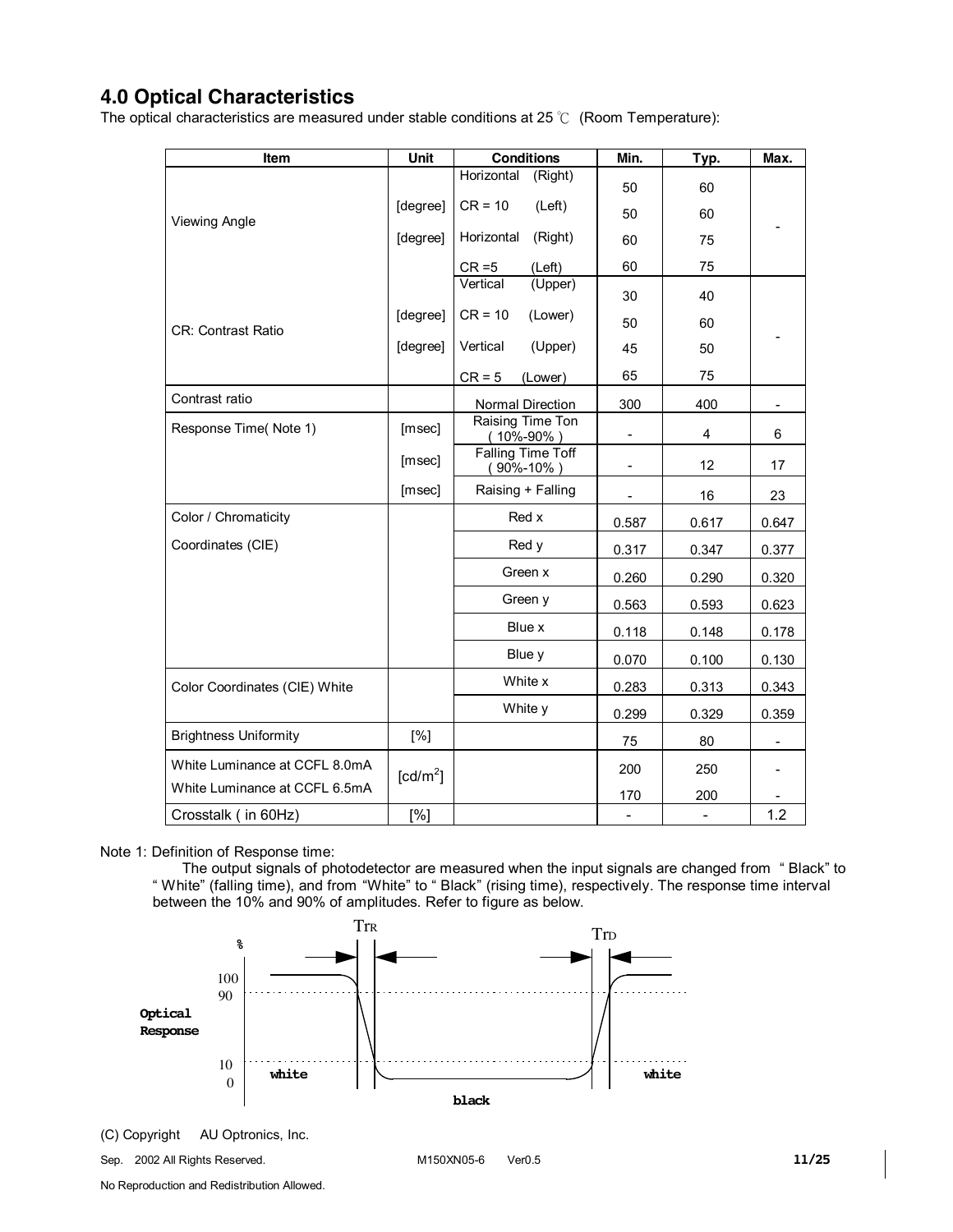# **5.0 Signal Interface**

## **5.1 Module Interface Connectors**

Physical interface is described as for the connector on module.

These connectors are capable of accommodating the following signals and components:

| <b>Connector Name</b>     | Interface Connector                                      |
|---------------------------|----------------------------------------------------------|
| <b>Manufacturer</b>       | Hirose, P-two, or compatible                             |
| <b>Type / Part Number</b> | CN11: FH-12-30S-0.5SH (Hirose), P-two,<br>or equivalent. |
|                           | CN12:FH-12-45S-0.5SH (Hirose), P-two,<br>or equivalent   |

## **5.2 Module Connector Pin Configuration**

| CN11: FH-12-30S-0.5SH (Hirose) or P-two CN12: FH-12-45S-0.5SH (Hirose) or P-two |                 |                          |                |                 |                      |
|---------------------------------------------------------------------------------|-----------------|--------------------------|----------------|-----------------|----------------------|
|                                                                                 | Pin No. Symbol  | <b>Description</b>       | Pin No.        | Symbol          | <b>Description</b>   |
| 1                                                                               | <b>GND</b>      | Ground                   | 1              | <b>GND</b>      | Ground               |
| $\overline{c}$                                                                  | BE <sub>5</sub> | Blue even data (MSB)     | $\overline{2}$ | <b>CLK</b>      | Data clock           |
| 3                                                                               | BE4             | Blue even data           | 3              | <b>GND</b>      | Ground               |
| $\overline{\mathbf{4}}$                                                         | BE3             | Blue even data           | 4              | <b>DENA</b>     | Data enable          |
| 5                                                                               | BE <sub>2</sub> | Blue even data           | 5              | <b>GND</b>      | Ground               |
| $\,6$                                                                           | <b>GND</b>      | Ground                   | 6              | VD              | Vertical sync        |
| 7                                                                               | BE <sub>1</sub> | Blue even data           | 7              | <b>GND</b>      | Ground               |
| 8                                                                               | BE <sub>0</sub> | Blue even data (LSB)     | 8              | HD              | Horizontal sync      |
| 9                                                                               | <b>NC</b>       | Reserve                  | 9              | <b>GND</b>      | Ground               |
| 10                                                                              | <b>NC</b>       | Reserve                  | 10             | <b>GND</b>      | Ground               |
| 11                                                                              | <b>GND</b>      | Ground                   | 11             | <b>GND</b>      | Ground               |
| 12                                                                              | GE5             | Green even data (MSB) 12 |                | BO <sub>5</sub> | Blue odd data (MSB)  |
| 13                                                                              | GE4             | Green even data          | 13             | BO <sub>4</sub> | Blue odd data        |
| 14                                                                              | GE <sub>3</sub> | Green even data          | 14             | BO <sub>3</sub> | Blue odd data        |
| 15                                                                              | GE2             | Green even data          | 15             | BO <sub>2</sub> | Blue odd data        |
| 16                                                                              | <b>GND</b>      | Ground                   | 16             | GND             | Ground               |
| 17                                                                              | GE1             | Green even data          | 17             | BO <sub>1</sub> | Blue odd data        |
| 18                                                                              | GE <sub>0</sub> | Green even data (LSB)    | 18             | BO <sub>0</sub> | Blue odd data (LSB)  |
| 19                                                                              | <b>NC</b>       | Reserve                  | 19             | <b>NC</b>       | Reserve              |
| 20                                                                              | <b>NC</b>       | Reserve                  | 20             | <b>NC</b>       | Reserve              |
| 21                                                                              | GND             | Ground                   | 21             | GND             | Ground               |
| 22                                                                              | RE <sub>5</sub> | Red even data (MSB)      | 22             | GO5             | Green odd data (MSB) |
| 23                                                                              | RE4             | Red even data            | 23             | GO4             | Green odd data       |
| 24                                                                              | RE3             | Red even data            | 24             | GO <sub>3</sub> | Green odd data       |

(C) Copyright AU Optronics, Inc.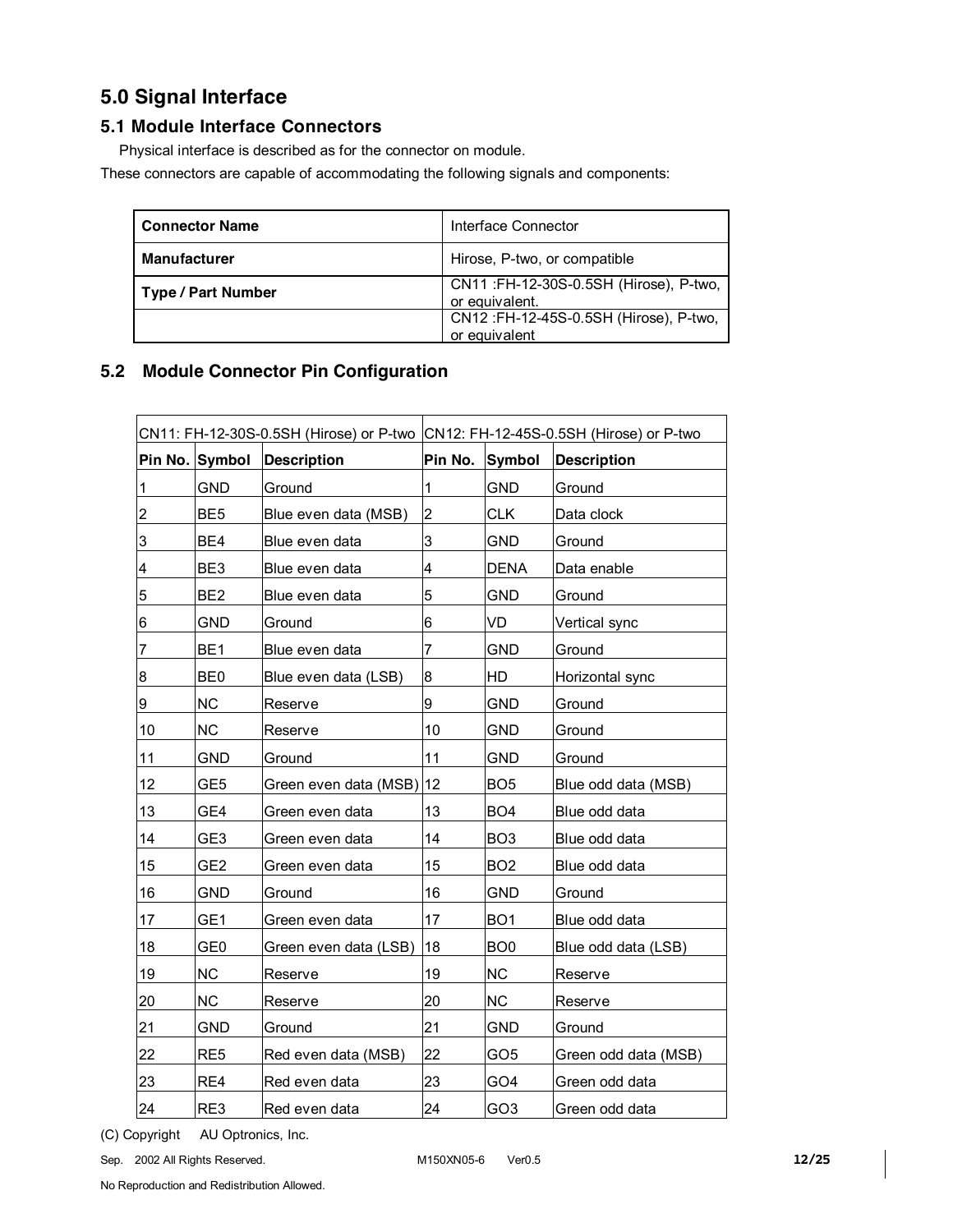| 25 | RE <sub>2</sub> | Red even data       | 25 | GO <sub>2</sub> | Green odd data       |
|----|-----------------|---------------------|----|-----------------|----------------------|
| 26 | <b>GND</b>      | Ground              | 26 | <b>GND</b>      | Ground               |
| 27 | RE1             | Red even data       | 27 | GO <sub>1</sub> | Green odd data       |
| 28 | RE <sub>0</sub> | Red even data (LSB) | 28 | GO <sub>0</sub> | Green odd data (LSB) |
| 29 | <b>NC</b>       | Reserve             | 29 | <b>NC</b>       | Reserve              |
| 30 | <b>NC</b>       | Reserve             | 30 | <b>NC</b>       | Reserve              |
|    |                 |                     | 31 | <b>GND</b>      | Ground               |
|    |                 |                     | 32 | RO <sub>5</sub> | Red odd data (MSB)   |
|    |                 |                     | 33 | RO <sub>4</sub> | Red odd data         |
|    |                 |                     | 34 | RO <sub>3</sub> | Red odd data         |
|    |                 |                     | 35 | RO <sub>2</sub> | Red odd data         |
|    |                 |                     | 36 | <b>GND</b>      | Ground               |
|    |                 |                     | 37 | RO <sub>1</sub> | Red odd data         |
|    |                 |                     | 38 | RO <sub>0</sub> | Red odd data (LSB)   |
|    |                 |                     | 39 | <b>NC</b>       | Reserve              |
|    |                 |                     | 40 | <b>NC</b>       | Reserve              |
|    |                 |                     | 41 | <b>VCC</b>      | Power input +3.3V    |
|    |                 |                     | 42 | <b>VCC</b>      | Power input +3.3V    |
|    |                 |                     | 43 | <b>VCC</b>      | Power input +3.3V    |
|    |                 |                     | 44 | <b>NC</b>       | Reserve              |
|    |                 |                     | 45 | <b>NC</b>       | Reserve              |

## **5.3 Backlight Connectors**

| <b>Connector Name / Designation</b> | For Lamp Connector  |
|-------------------------------------|---------------------|
| <b>Manufacturer</b>                 | JST or compatible   |
| Type / Part Number                  | <b>BHR-03VS-1</b>   |
| <b>Mating Type / Part Number</b>    | SM02(8.0)B-BHS-1-TB |

## **5.4 Backlight Connector Pin Configuration**

| Pin | Symbol    | <b>Description</b> |  |  |  |
|-----|-----------|--------------------|--|--|--|
|     | lнv       | Lamp High Voltage  |  |  |  |
| 12  | <b>NC</b> | No connection      |  |  |  |
| 13  | LV        | Ground             |  |  |  |

Cable length: 150 +- 5 mm

Connector-output position: right side (front view)

Lamp assembly design shall be easy for replacement and repair.

(C) Copyright AU Optronics, Inc.

Sep. 2002 All Rights Reserved. M150XN05-6 Ver0.5 **13/25**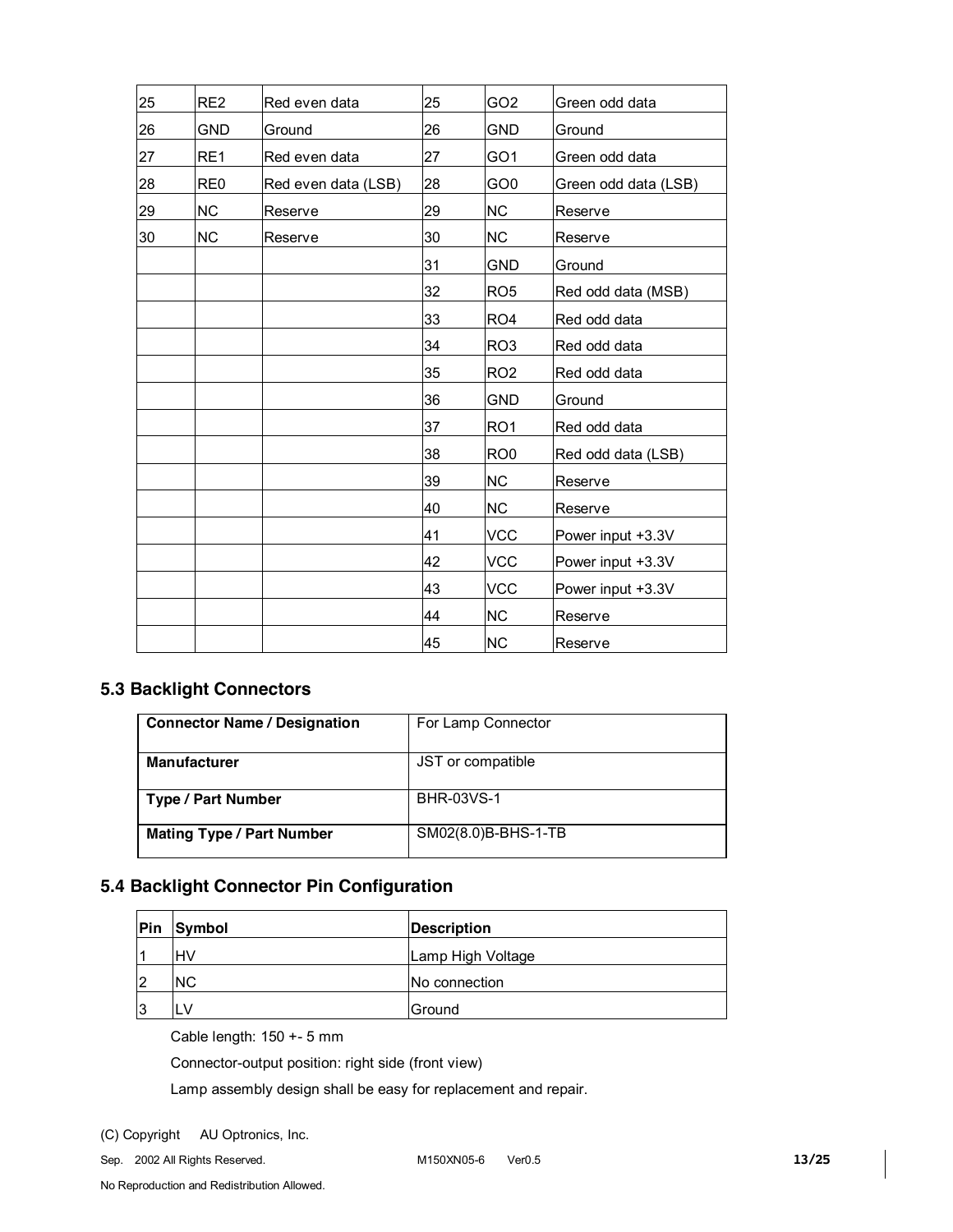## **5.5 Signal Electrical Characteristics**

Each signal characteristics are as follows:

| Item                           | Symbol | Min    | <b>Typ</b>               | <b>Max</b>               | Unit |
|--------------------------------|--------|--------|--------------------------|--------------------------|------|
| <b>LCD Drive</b><br>voltage    | VDD    | $+3.0$ | $+3.3$                   | $+3.6$                   | [V]  |
| "High" input signal<br>voltage | Vih    | 2.0    | $\overline{\phantom{a}}$ | $\overline{\phantom{0}}$ | [V]  |
| "Low" input signal<br>voltage  | Vil    | -      | $\overline{\phantom{0}}$ | 0.8                      | [V]  |

## **5.6 Interface Timings Characteristics**

| Signal          | <b>Item</b>                   | Symbol       | <b>MIN</b>     | <b>TYP</b> | <b>MAX</b>                   | Unit         |
|-----------------|-------------------------------|--------------|----------------|------------|------------------------------|--------------|
| <b>DCLK</b>     | Frequency                     | 1/TDCLK      |                | 32.5       | 40.0                         | <b>MHz</b>   |
|                 | Period                        | <b>TDCLK</b> | 25             | 30.8       | $\overline{a}$               | ns           |
|                 | High time                     | тсн          | 0.4            | 0.5        | 0.6                          | TDCLK        |
|                 | Low time                      | TCL          | 0.4            | 0.5        | 0.6                          | TDCLK        |
| <b>DATA</b>     | Setup time                    | TDS          | 3              |            |                              | ns           |
|                 | Hold time                     | TDH          | 1              | -          | $\overline{\phantom{a}}$     | ns           |
| Data Enable     | Setup time                    | TES          | 3              | ۰          | $\overline{\phantom{a}}$     | ns           |
|                 | Hold time                     | TEH          | 1              |            |                              | ns           |
| Horizontal sync | Frequency                     | 1/TH         |                | 48         | 60                           | <b>KHz</b>   |
|                 | Pulse width                   | THP          | 2              | 68         | $\qquad \qquad \blacksquare$ | TDCLK        |
| Horizontal      | Back -porch                   | THB          | 1              | 80         | -                            | <b>TDCLK</b> |
| Signal          | Display period                | THD          | 512            | 512        | 512                          | <b>TDCLK</b> |
|                 | Front-porch                   | THF          | $\Omega$       | 12         | -                            | <b>TDCLK</b> |
|                 | H total                       | TН           | 600            | 672        |                              |              |
| Vertical sync   | Frequency                     | 1/TV         | 50             | 60         | 75                           | Hz           |
|                 | Pulse width                   | <b>TVP</b>   | 1              | 6          | $\overline{\phantom{0}}$     | TН           |
| Vertical        | Back-porch                    | TVB          | $\overline{7}$ | 29         | 64                           | TН           |
| Signal          | Display period                | TVD          | 768            | 768        | 768                          | TН           |
|                 | Front-porch                   | TVF          |                | 3          | -                            | TH           |
|                 | Vsync period +<br>Vback-porch | TVP+TVB      | 8              |            | 64                           |              |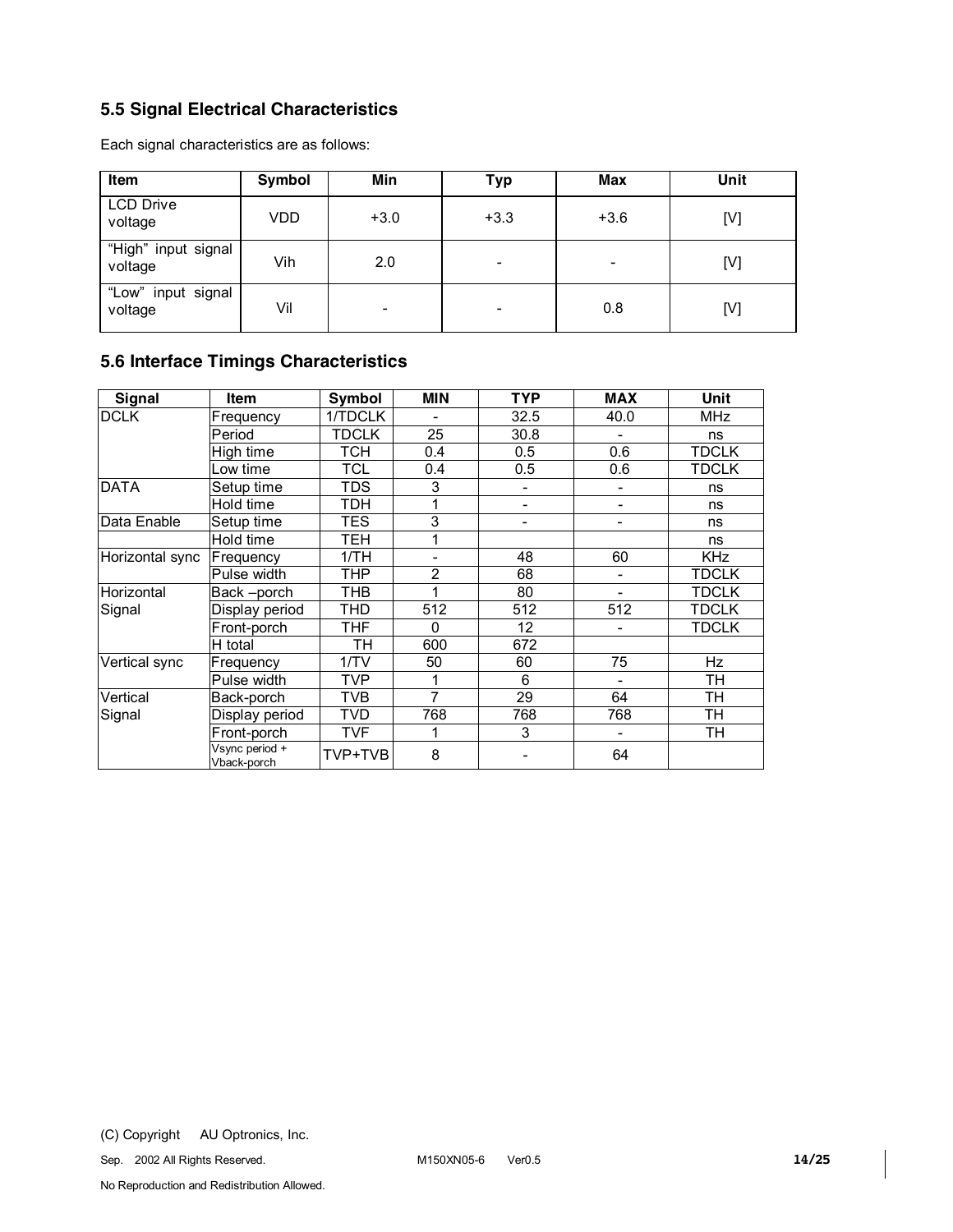## **5.7 Interface Timing Definition**





Sep. 2002 All Rights Reserved. M150XN05-6 Ver0.5 **15/25**

No Reproduction and Redistribution Allowed.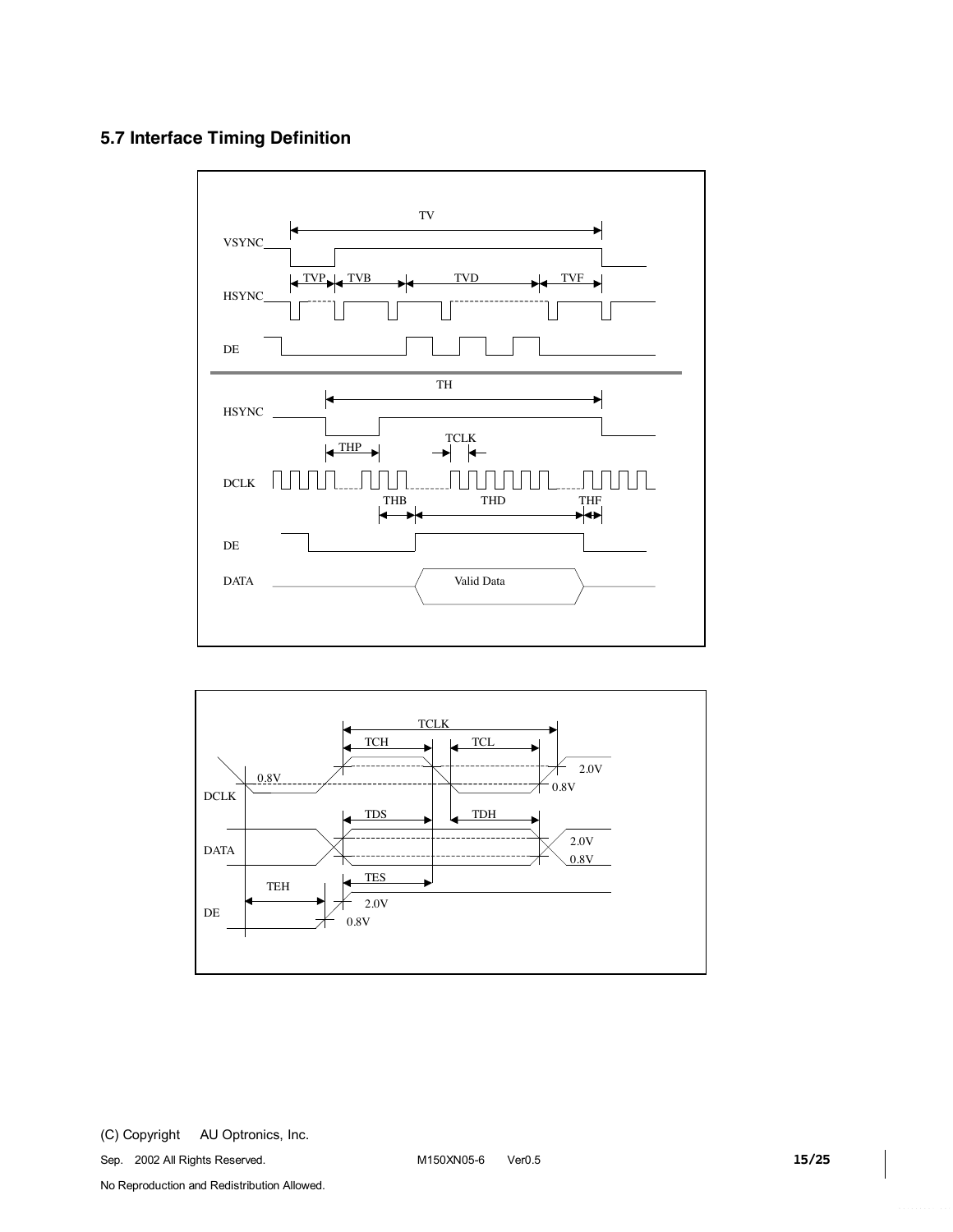# **6.0 Pixel format image**

Following figure shows the relationship of the input signals and LCD pixel format.

#### Odd : RO0~RO5,GO0~GO5,BO0~BO5

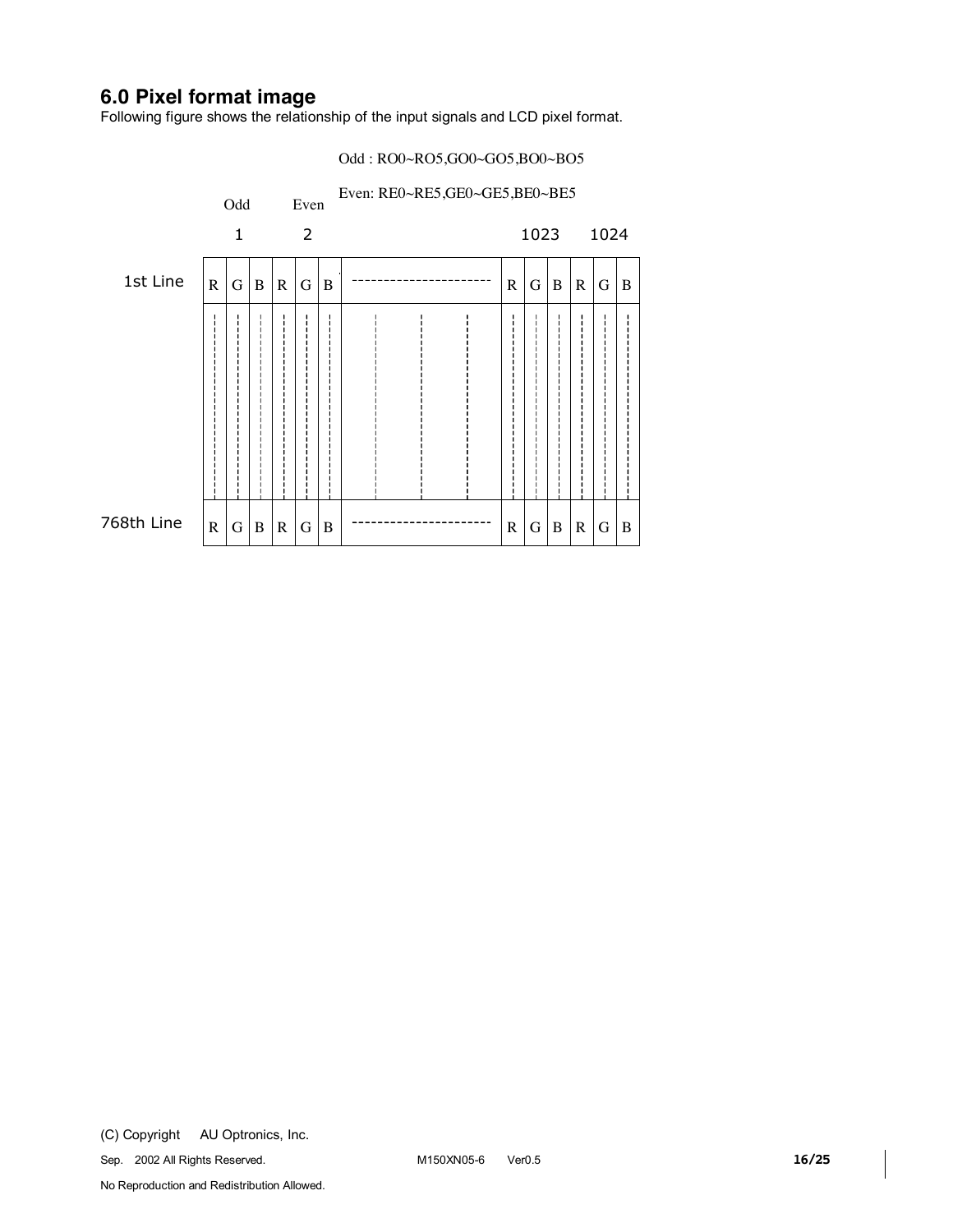# **7.0 Power Consumption**

Input power specifications are as follows;

| Symbol       | <b>Parameter</b>                                     | Min | <b>Typ</b> | <b>Max</b> | <b>Units</b>  | <b>Condition</b>            |
|--------------|------------------------------------------------------|-----|------------|------------|---------------|-----------------------------|
| <b>VDD</b>   | <b>LCD Drive Voltage</b>                             | 3.0 | 3.3        | 3.6        | [V]           |                             |
| <b>IDD</b>   | <b>LCD Drive Current</b>                             |     | 1.0        | 1.3        | [A]           | VDD=3.3V, All Black Pattern |
| <b>PDD</b>   | LCD Drive power<br>consumption                       |     | 3.3        | 4.3        | [Watt]        | VDD=3.3V, All Black Pattern |
| <b>VDDns</b> | Allowable<br><b>LCD Drive Ripple</b><br><b>Noise</b> |     |            | 100        | [mV]<br>$p-p$ |                             |

# **8.0 Power ON/OFF Sequence**

VDD power and lamp on/off sequence is as follows. Interface signals are also shown in the chart.

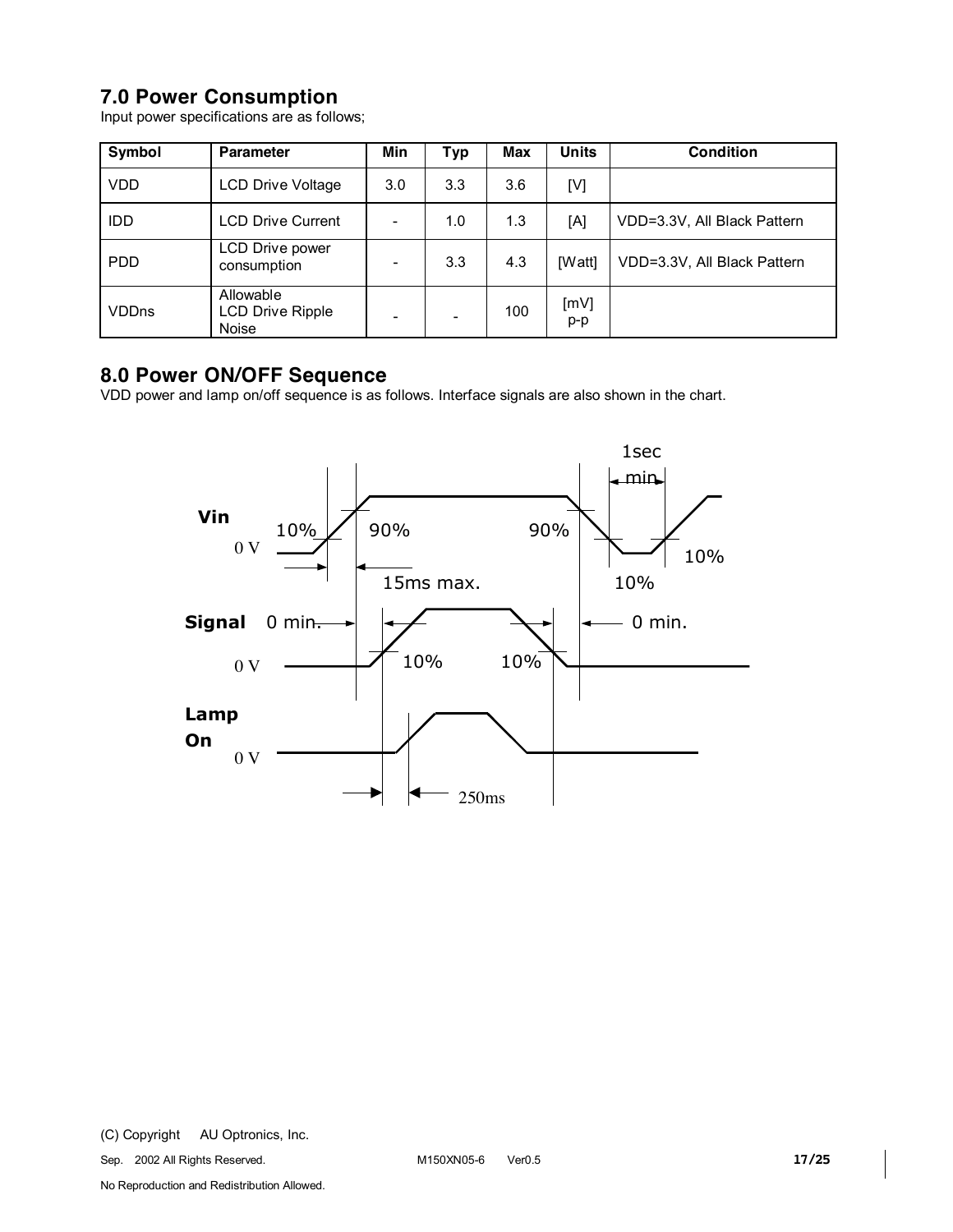# **9.0 Backlight Characteristics**

### **9.1 Signal for Lamp connector**

| Pin # | signal Name       |
|-------|-------------------|
|       | Lamp High Voltage |
|       | No connection     |
| з     | Ground            |

### **9.2 Parameter guide line for CCFL Inverter**

| Symble                                          | <b>Parameter</b>                                     | Min  | <b>Typ</b>      | Max             | <b>Units</b>  | <b>Condition</b>             |
|-------------------------------------------------|------------------------------------------------------|------|-----------------|-----------------|---------------|------------------------------|
| <b>IRCFL</b>                                    | CCFL operation range                                 | 2.5  | 8.0             | 8.5             | [mA]<br>rms   | $(Ta=25^{\circ}$<br>Note 4   |
| <b>ICFL</b>                                     | <b>CCFL Inrush current</b>                           |      |                 | 20              | [mA]          |                              |
| <b>FCFL</b>                                     | <b>CCFL Frequency</b>                                | 40   | 55              | 80              | [KHz]         | $(Ta=25^{\circ}C)$<br>Note 1 |
| <b>ViCFL</b><br>$(25^{\circ}$ C)<br>(reference) | <b>CCFL Ignition Voltage</b>                         | 1100 |                 |                 | [Volt]<br>rms | $(Ta=25^{\circ}$<br>Note 3   |
| <b>ViCFL</b><br>$(0^{\circ}C)$<br>(reference)   | <b>CCFL Ignition Voltage</b>                         | 1450 |                 |                 | [Volt]<br>rms | $(Ta=0^{\circ}$<br>Note 3    |
| <b>VCFL</b>                                     | <b>CCFL Discharge Voltage</b>                        |      | 620<br>(Q8.0mA) | 710<br>(Q2.5mA) | [Volt]<br>rms | $(Ta=25^{\circ}$<br>Note 2   |
| <b>PCFL</b>                                     | CCFL Power consumption<br>@ 8mA (excluding inverter) |      | 10              | 11              | [Watt]        | $(Ta=25^{\circ}C)$<br>Note 2 |

Note 1: CCFL Frequency should be carefully determined to avoid interference between inverter and TFT LCD

Note 2: Calculator value for reference (IRCFL×VCFLx2=PCFL)

Note 3: CCFL inverter should be able to give out a power that has a generating capacity of over 1450 voltage. Lamp units need 1450 voltage minimum for ignition

Note 4: CCFL life time 30,000hr at 8.0mA,it's defined as when the brightness is reduced by half.

 It's recommended not to exceed 8.0 mA for CCFL life time concern and it 's prohibited to exceed 8.5 mA for safety concern.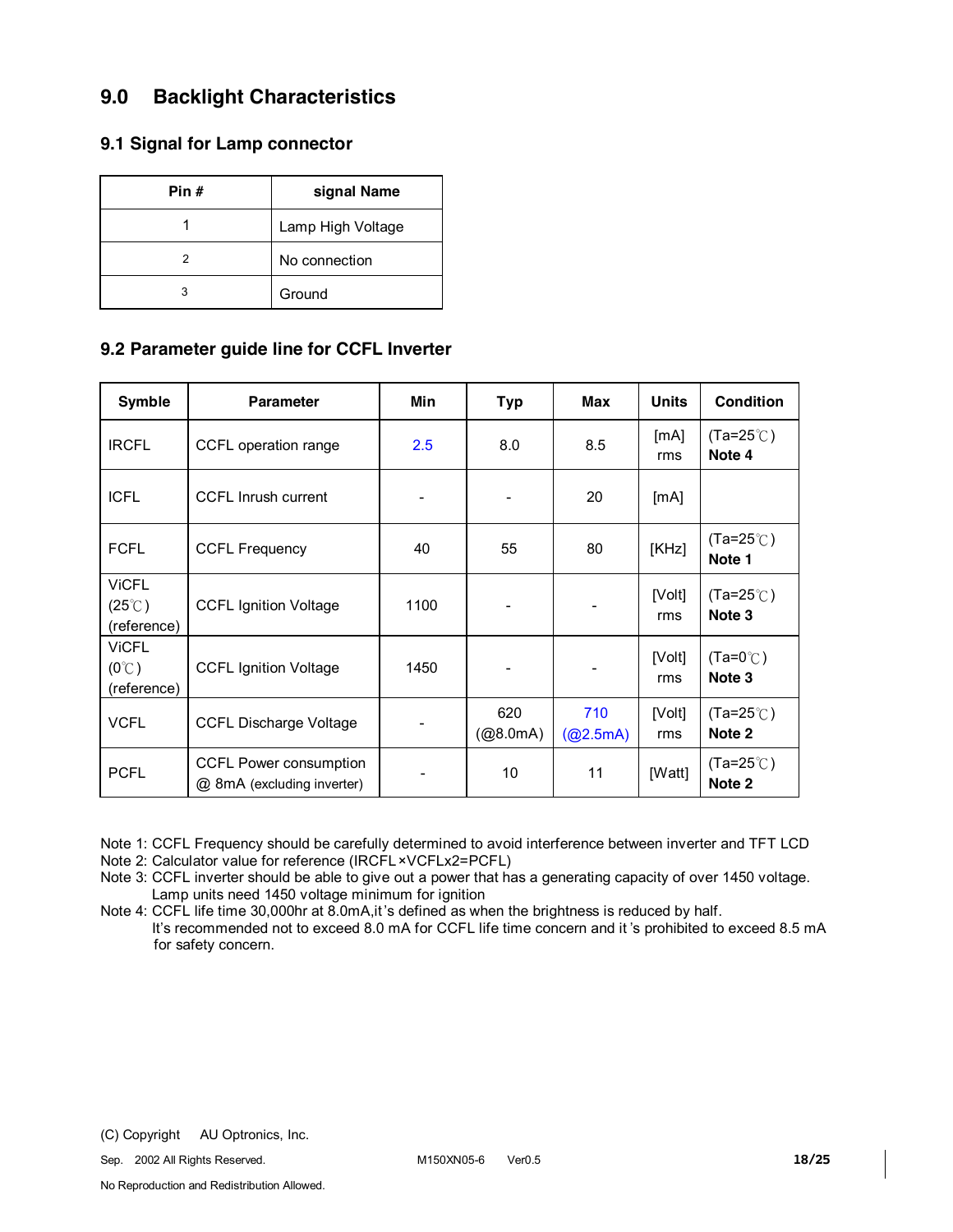# **10.0 Vibration,Shock,and Drop**

## **10.1 Vibration & Shock**

The module shall work error free after following vibration and shock condition. Likewise the module shall not sustain any damage after vibration and shock test.

## **10.1.1 Vibration Test Spec:**

Frequency:10 - 200Hz

Sweep: 30 Minutes each Axis (X, Y, Z)

Acceleration: 1.5G (10~200Hz P- P)

Test method:

| Acceleration (G)  | 1.5             |  |  |
|-------------------|-----------------|--|--|
| Frequency (Hz)    | $10 - 200 - 10$ |  |  |
| Active time (min) | 30              |  |  |

#### **10.1.2 Shock Test Spec:**

| <b>Acceleration (G)</b> | 50       |
|-------------------------|----------|
| Active time (ms)        | 20       |
| <b>Wave form</b>        | Half-sin |
| <b>Times</b>            |          |

Direction: ±X , ±Y, ±Z

## **10.2 Drop**

Package test: The drop height is defined as 60 cm.

(1 corner,3 edges,6 flat faces)

-- No damage and defect found for panel.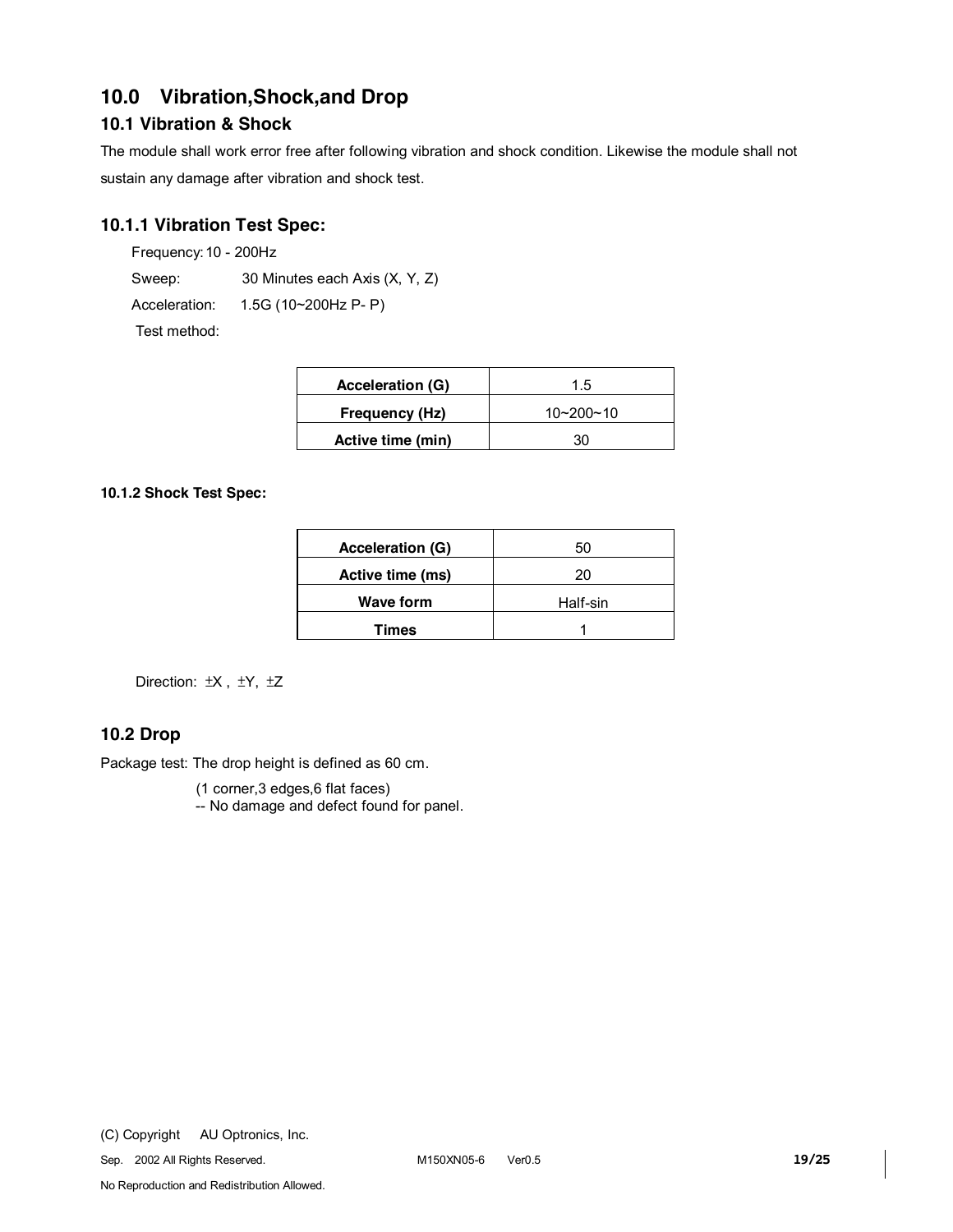## **11.0 Environment**

The display module will meet the provision of this specification during operating condition or after storage or shipment condition specified below. Operation at 10% beyond the specified range will not cause physical damage to the unit.

## **11.1 Temperature and Humidity**

### **11.1.1 Operating Conditions**

The display module operates error free, when operated under the following conditions;

| Temperature          | 0 $^{\circ}$ C to 50 $^{\circ}$ C |
|----------------------|-----------------------------------|
| Relative Humidity    | 20% to 85%                        |
| Wet Bulb Temperature | 39.0 $\mathrm{^0C}$               |

### **11.1.2 Shipping Conditions**

The display module operates error free, after the following conditions; Temperature C to 60  $^{\circ}$ C Relative Humidity 5% to 95% Wet Bulb Temperature 39.0 $\degree$ C

### **11.2 Atmospheric Pressure**

The display assembly is capable of being operated without affecting its operations over the pressure range as following specified:

|                  | <b>Pressure</b> | <b>Altitude</b>                        |
|------------------|-----------------|----------------------------------------|
| Maximum Pressure | 1040 hPa        | $0 m =$ sea level                      |
| Minimum Pressure | 601 hPa         | $3658 \text{ m} = 12,000 \text{ feet}$ |

Note: Non-operation altitude limit of this display module = 40,000 feet. = 12193 m.

### **11.3 Thermal Shock**

The display module will not sustain damage after being subjected to 100 cycles of rapid temperature change. A cycle of rapid temperature change means the temperature varies from -20  $\rm{^0C}$  to 60 $\rm{^0C}$ , and back again.

**Thermal shock cycle** 

-20 $\mathrm{^0C}$  for 30min 60<sup>°</sup>C for 30min

Power is not applied during the test. After temperature cycling, the unit is placed in normal room temperature environment for at least 4 hours before powering on.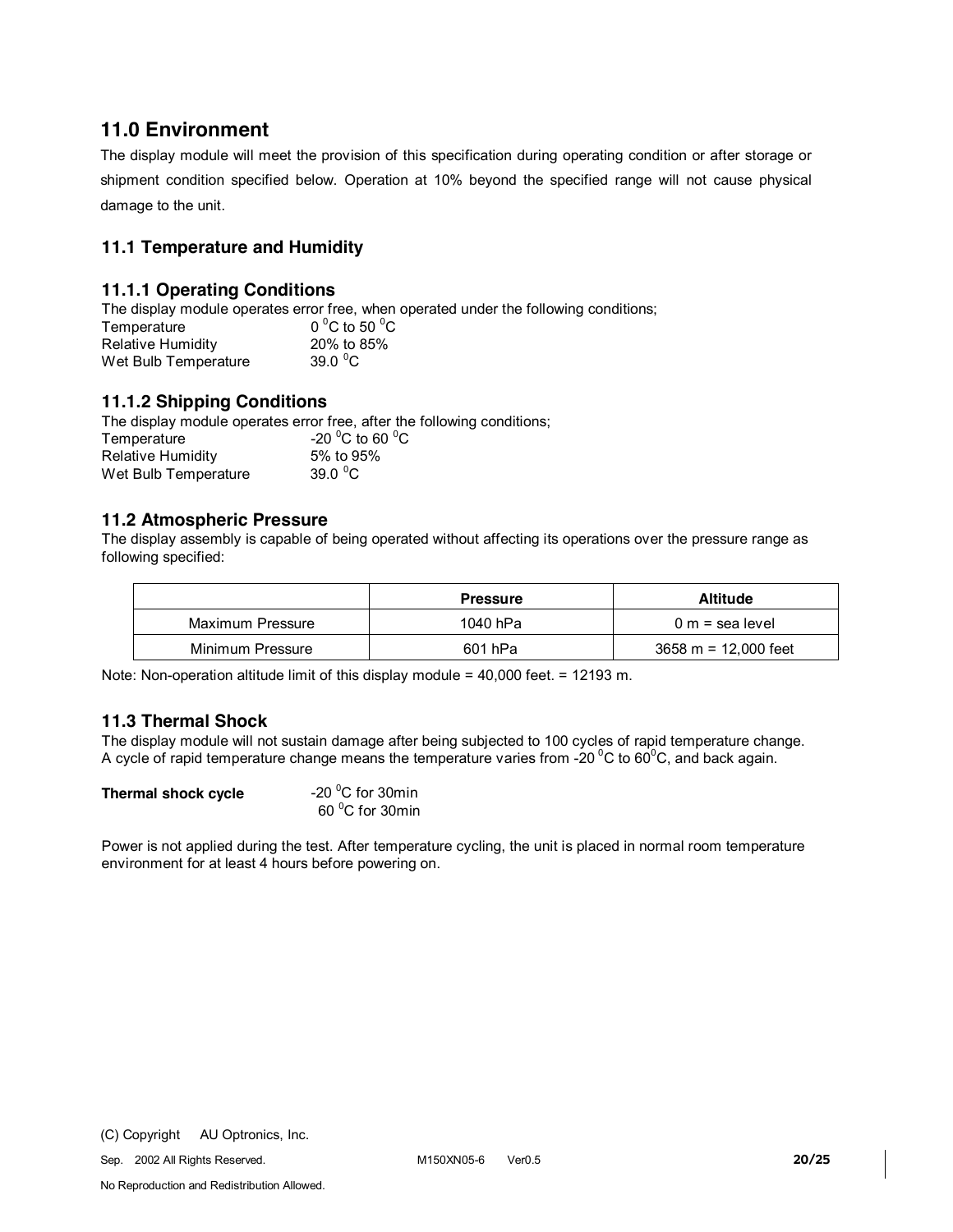## **12.0 Reliability**

This display module and the packaging of that will comply the following standards.

### **12.1 Failure Criteria**

The display assembly will be considered as a failing unit when it no longer meets any of the requirements stated in this specification. Following criteria is applicable only at maximum white luminance.

### **Maximum white Luminance shall be 75 cd/m2 or more.**

#### **12.2 Failure Rate**

The average failure rate of the display module (from first power-on cycle till 1,000 hours later) will not exceed1.0%. The average failure rate of the display module from 1,000 hours until 10,000 hours will not exceed 0.70% per 1000 hours.

#### **12.2.1 Usage**

The assumed usage for the above criteria is: 220 power-on hours per month 500 power on/off cycles per month Maximum brightness setting Operation to be within office environment (25 $\mathrm{^0C}$  typical)

#### **12.2.2 Component De-rating**

All the components used in this device will be checked the load condition to meet the failure rate criteria.

### **12.3 CCFL Life**

The assumed CCFL Life will be longer than 30,000 hours under stable conditi on at 25 $\pm$ 5  $^{\circ}$ C; Standard current at 8.0 ±0.5 mA Definition of life: brightness becomes 50% or less than the minimum luminance value of CCFL.

### **12.4 ON/OFF Cycle**

The display module will be capable of being operated over the following ON/OFF Cycles.

| <b>ON/OFF</b>       | Value  | Cvcle                          |  |
|---------------------|--------|--------------------------------|--|
| +VDD and CCFL power | 36.000 | 10 seconds on / 10 seconds off |  |

## **13.0 Safety**

### **13.1 Sharp Edge Requirements**

There will be no sharp edges or corners on the display assembly that could cause injury.

## **13.2 Materials**

### **13.2.1 Toxicity**

There will be no carcinogenic materials used anywhere in the display module. If toxic materials are used, they will be reviewed and approved by the responsible AUO Toxicologist.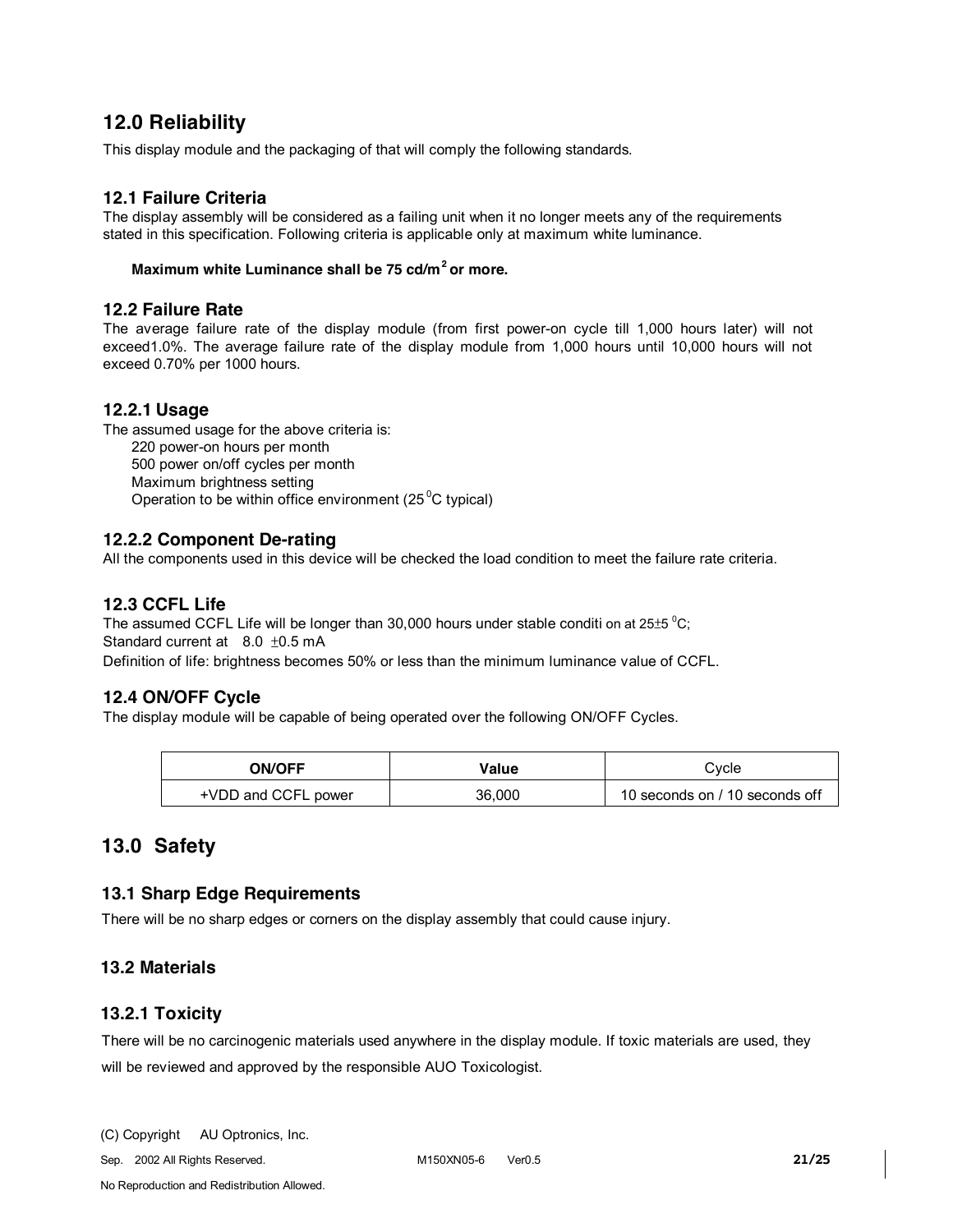### **13.2.2 Flammability**

All components including electrical components that do not meet the flammability grade UL94-V1 in the module will complete the flammability rating exception approval process. The printed circuit board will be made from material rated 94-V1 or better. The actual UL flammability rating will be printed on the printed circuit board.

# **14.0 Other requirements**

### **14.1 Smoke Free Design**

The operator in any single failure mode should sense neither smoke nor abnormal odor.

### **14.2 National Test Lab Requirement**

The display module will satisfy all requirements for compliance to the following requirement:

| UL 1950, First Edition | U.S.A. Information Technology Equipment         |
|------------------------|-------------------------------------------------|
| CSA C22.2 No.950-M89   | Canada, Information Technology Equipment        |
| <b>IEC 950</b>         | International, Information Technology Equipment |
| <b>EN 60 950</b>       | International, Information Processing Equipment |
|                        | (European Norm for IEC950)                      |

The construction of the display module is designed to suppress EMI. When mounted into a specified host system, the system will meet the following EMI requirement:

**FCC Part 15 Class B VCCI Class 2 CISPR 22, class B Taiwan CNS standard China CCIB standard** 

## **15.0 Label**



Sep. 2002 All Rights Reserved. M150XN05-6 Ver0.5 **22/25**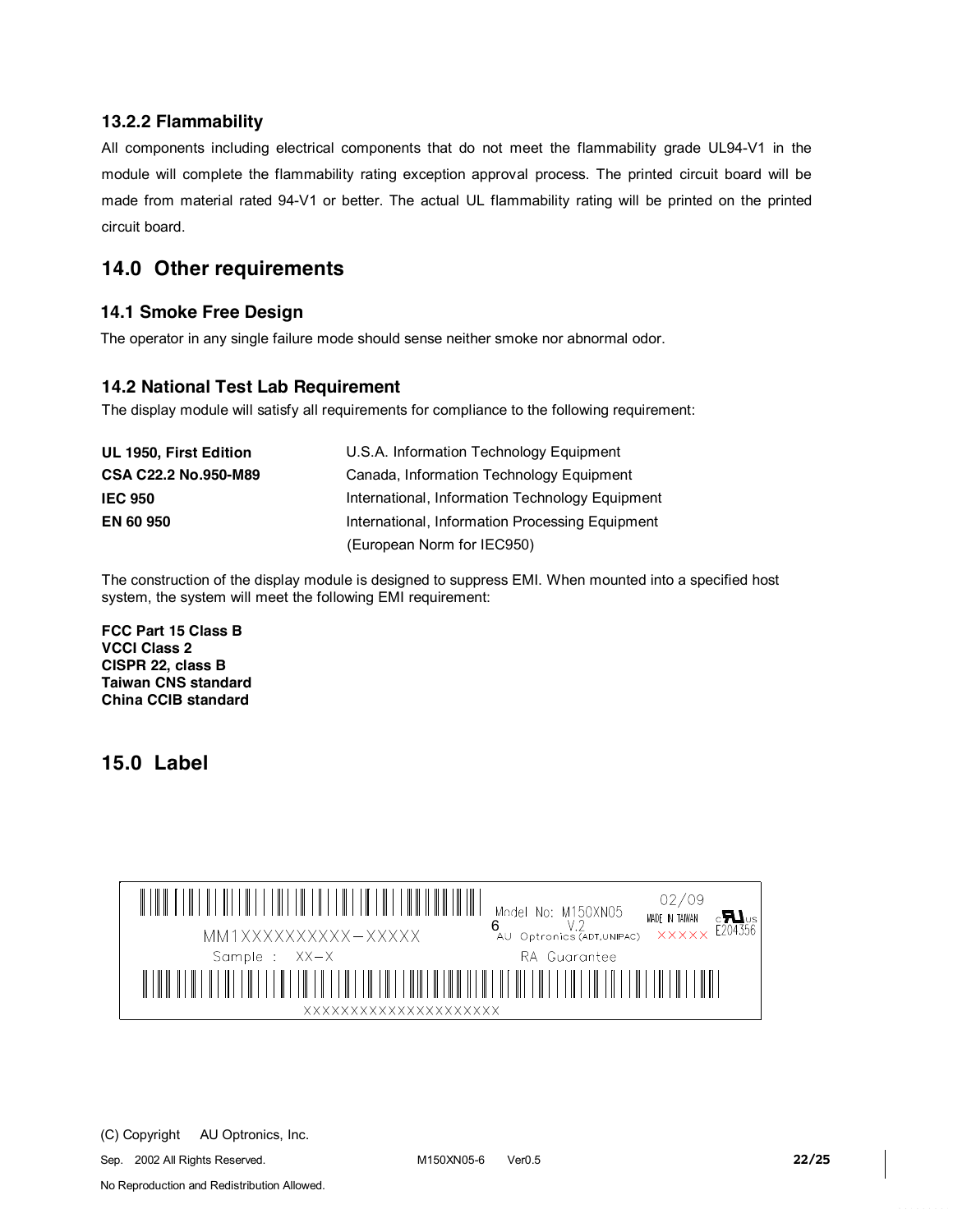# **16.0 Mechanical Characteristics**



<sup>7.</sup>GAP BETWEEN BEZEL FRONT AND SHIELDING PLATE TO BE 0.5mm  $Max.$  8.CHECK CODE@  $-$